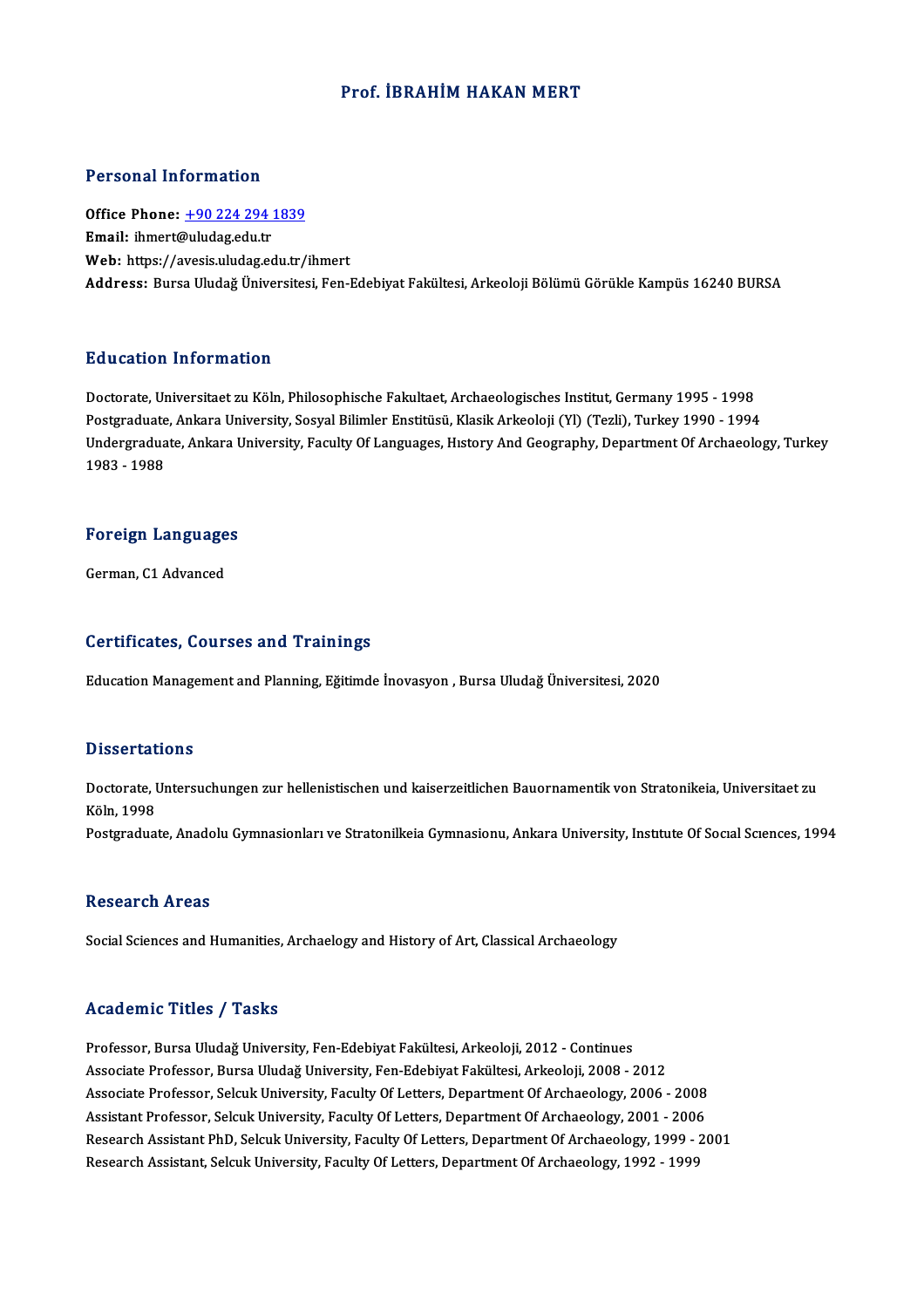### Academic and Administrative Experience

Academic and Administrative Experience<br>Bölüm Akademik Teşvik Değerlendirme Komisyonu Üyesi, Bursa Uludağ University, Fen-Edebiyat Fakültesi, Arkeoloji,<br>2018. Gentinues 1920<br>1930 - Bölüm Akademik<br>2018 - Continues<br>Stei Boskanı, Burg 2018 - Continues<br>Staj Başkanı, Bursa Uludağ University, Fen-Edebiyat Fakültesi, Arkeoloji, 2017 - Continues 2018 - Continues<br>Staj Başkanı, Bursa Uludağ University, Fen-Edebiyat Fakültesi, Arkeoloji, 2017 - Continues<br>Deputy Head of Department, Bursa Uludağ University, Fen-Edebiyat Fakültesi, Arkeoloji, 2009 - Continues<br>Head of De Staj Başkanı, Bursa Uludağ University, Fen-Edebiyat Fakültesi, Arkeoloji, 2017 - Continues<br>Deputy Head of Department, Bursa Uludağ University, Fen-Edebiyat Fakültesi, Arkeoloji, 2009 - Co<br>Head of Department, Bursa Uludağ U Deputy Head of Department, Bursa Uludağ University, Fen-Edebiyat Fakültesi, Arkeoloji, 2009 - C<br>Head of Department, Bursa Uludağ University, Fen-Edebiyat Fakültesi, Arkeoloji, 2008 - Continue<br>Head of Department, Bursa Ulud Head of Department, Bursa Uludağ University, Fen-Edebiyat Fakültesi, Arkeoloji, 2008 - Continues<br>Head of Department, Bursa Uludağ University, Fen-Edebiyat Fakültesi, Sanat Tarihi, 2017 - 2020<br>Manager of Research and Applic Head of Department, Bursa Uludağ University, Fen-Edebiyat Fakültesi, Sanat Tarihi, 2017 - 2020

### Courses

ÇAĞLARBOYUNCAKENTLEŞME,Postgraduate,2021 -2022 Lisans Araştırmaları II, Undergraduate, 2021 - 2022 ÇAĞLAR BOYUNCA KENTLEŞME, Postgraduate, 2021 - 2022<br>Lisans Araştırmaları II, Undergraduate, 2021 - 2022<br>ARKEOLOJİDE MATEMATİKSEL VE İSTATİSTİKSEL YÖNTEMLER, Doctorate, 2021 - 2022<br>Hallanistik Ceğ Mimarisi, Undergraduate, 2 Lisans Araştırmaları II, Undergraduate, 2021 - 2022<br>ARKEOLOJİDE MATEMATİKSEL VE İSTATİSTİKSEL YÖI<br>Hellenistik Çağ Mimarisi, Undergraduate, 2021 - 2022<br>ANTİK GAĞ KAMU ALAN ve YABU ARL Destarate 2022 ARKEOLOJİDE MATEMATİKSEL VE İSTATİSTİKSEL YÖNTEMLEI<br>Hellenistik Çağ Mimarisi, Undergraduate, 2021 - 2022<br>ANTİK ÇAĞ KAMU ALAN ve YAPILARI, Doctorate, 2021 - 2022<br>HELLENİSTİK ÇAĞ MİMARİ REZEMELERİ, Bostaraduate, 2021 Hellenistik Çağ Mimarisi, Undergraduate, 2021 - 2022<br>ANTİK ÇAĞ KAMU ALAN ve YAPILARI, Doctorate, 2021 - 2022<br>HELLENİSTİK ÇAĞ MİMARİ BEZEMELERİ, Postgraduate, 2021 - 2022 Arkeolojide Tanıma, Koruma ve Değerlendirme, Undergraduate, 2020 - 2021 HELLENİSTİK ÇAĞ MİMARİ BEZEMELERİ, Postgraduate, 2021 - 2022<br>Arkeolojide Tanıma, Koruma ve Değerlendirme, Undergraduate, 2021<br>Architektur der römischen Kaiserzeit I, Undergraduate, 2021 - 2022<br>Architektur der bellenistisch Arkeolojide Tanıma, Koruma ve Değerlendirme, Undergraduate, 2<br>Architektur der römischen Kaiserzeit I, Undergraduate, 2021 - 20<br>Architektur der hellenistischen Zeit, Undergraduate, 2020 - 2021<br>SUA5104 Cağlar Bouunge Kun Kon Architektur der römischen Kaiserzeit I, Undergraduate, 2021 - 202<br>Architektur der hellenistischen Zeit, Undergraduate, 2020 - 2021<br>SUA5104 Çağlar Boyunca Kıyı Kentleri, Postgraduate, 2020 - 2021<br>Pituvnia Pöl CESLARKEQLOUSL Architektur der hellenistischen Zeit, Undergraduate, 2020 - 2021<br>SUA5104 Çağlar Boyunca Kıyı Kentleri, Postgraduate, 2020 - 2021<br>BİTHYNİA BÖLGESİ ARKEOLOJİSİ, Undergraduate, 2021 - 2022<br>ANTİK ÇAĞ MİMARİ TEORİLERİ, Postgrad BİTHYNİA BÖLGESİ ARKEOLOJİSİ, Undergraduate, 2021 - 2022 BİTHYNİA BÖLGESİ ARKEOLOJİSİ, Undergraduate, 2021 - 2022<br>ANTİK ÇAĞ MİMARİ TEORİLERİ, Postgraduate, 2020 - 2021<br>Architektur der römischen Kaiserzeit II, Undergraduate, 2020 - 2021<br>Architektur der klassissken Zeit Undergradu ANTİK ÇAĞ MİMARİ TEORİLERİ, Postgraduate, 2020 - 2021<br>Architektur der römischen Kaiserzeit II, Undergraduate, 2020<br>Architektur der klassischen Zeit, Undergraduate, 2021 - 2022<br>SEMİNER LUndergraduate, 2021, 2022 Architektur der römischen Kaiserzeit II, <mark>U)</mark><br>Architektur der klassischen Zeit, Undergr<br>SEMİNER I, Undergraduate, 2021 - 2022<br>ARKEQLOUDE TEORULER, Rostgraduate Architektur der klassischen Zeit, Undergraduate, 2021 - 2022<br>SEMİNER I, Undergraduate, 2021 - 2022<br>ARKEOLOJİDE TEORİLER, Postgraduate, 2021 - 2022 SEMİNER I, Undergraduate, 2021 - 2022<br>ARKEOLOJİDE TEORİLER, Postgraduate, 2021 - 2022<br>ARKEOLOJİ TEORİSİ ve YÖNTEMLERİ, Doctorate, 2021 - 2022<br>ENEÜHRUNG IN DIE ANTIKE BAJLARCHITEKTUR Undergradı ARKEOLOJİDE TEORİLER, Postgraduate, 2021 - 2022<br>ARKEOLOJİ TEORİSİ ve YÖNTEMLERİ, Doctorate, 2021 - 2022<br>EINFÜHRUNG IN DIE ANTIKE BAU ARCHITEKTUR, Undergraduate, 2021 - 2022<br>Priane Mimarisi, Dostarate, 2010, 2020 ARKEOLOJİ TEORİSİ ve YÖNTEMLERİ, Do<br>EINFÜHRUNG IN DIE ANTIKE BAU ARCH<br>Priene Mimarisi, Doctorate, 2019 - 2020<br>LİSANS ARASTIRMALARLL Undergradua EINFÜHRUNG IN DIE ANTIKE BAU ARCHITEKTUR, Under<br>Priene Mimarisi, Doctorate, 2019 - 2020<br>LİSANS ARAŞTIRMALARI I, Undergraduate, 2020 - 2021<br>Perre Cağı Mimarisi II, Undergraduate, 2019 - 2020 Priene Mimarisi, Doctorate, 2019 - 2020<br>LİSANS ARAŞTIRMALARI I, Undergraduate, 2020 - 2021<br>Roma Çağı Mimarisi II, Undergraduate, 2019 - 2020 LİSANS ARAŞTIRMALARI I, Undergraduate, 2020 - 20<br>Roma Çağı Mimarisi II, Undergraduate, 2019 - 2020<br>KLASİK ÇAĞ MİMARİSİ, Undergraduate, 2017 - 2018<br>ROMA ÇAĞI MİMARİSİ I Undergraduate, 2017 - 2018 Roma Çağı Mimarisi II, Undergraduate, 2019 - 2020<br>KLASİK ÇAĞ MİMARİSİ, Undergraduate, 2017 - 2018<br>ROMA ÇAĞI MİMARİSİ I, Undergraduate, 2017 - 2018<br>KNİDOS MİMARİSİ, Destersta, 2017 - 2019 KLASİK ÇAĞ MİMARİSİ, Undergraduate, 2018<br>ROMA ÇAĞI MİMARİSİ I, Undergraduate, 20<br>KNİDOS MİMARİSİ, Doctorate, 2017 - 2018<br>MİMARİYE ÇİRİS, Undergraduate, 2017 - 20 ROMA ÇAĞI MİMARİSİ I, Undergraduate, 2017 -<br>KNİDOS MİMARİSİ, Doctorate, 2017 - 2018<br>MİMARİYE GİRİŞ, Undergraduate, 2017 - 2018<br>ANTİK DÖNEMDE MÜHENDİSLİK Undergradua KNİDOS MİMARİSİ, Doctorate, 2017 - 2018<br>MİMARİYE GİRİŞ, Undergraduate, 2017 - 2018<br>ANTİK DÖNEMDE MÜHENDİSLİK, Undergraduate, 2017 - 2018<br>ANTİK GAĞ MİMARI ARI, Bostaraduate, 2017 - 2019 MİMARİYE GİRİŞ, Undergraduate, 2017 - 2018<br>ANTİK DÖNEMDE MÜHENDİSLİK, Undergraduate, 20<br>ANTİK ÇAĞ MİMARLARI, Postgraduate, 2017 - 2018<br>Antik Çeğ Mimarisi, Undergraduate, 2017 - 2018 ANTİK ÇAĞ MİMARLARI, Postgraduate, 2017 - 2018<br>Antik Çağ Mimarisi, Undergraduate, 2017 - 2018

## Advising Theses

Mert İ.H., Anadolu'da Apollon Kehanet Merkezleri ve Objeleri, Doctorate, E.Hardal(Student), Continues rta v foriş Y ricoco<br>Mert İ. H. , Anadolu'da Apollon Kehanet Merkezleri ve Objeleri, Doctorate, E.Hardal(Student), Continues<br>Mert İ. H. , Mezar ve Mezar Yapıları Işığında Asia Eyaletinin Romanizasyon Süreci, Doctorate, B.K Mert İ. H. ,<br>Mert İ. H. ,<br>Continues<br>Mert İ. H Mert İ. H. , Mezar ve Mezar Yapıları Işığında Asia Eyaletinin Romanizasyon Süreci, Doctorate, B.KURU(Student)<br>Continues<br>Mert İ. H. , The Effects of Macedonian Monumental Tombs on Bithynian Tomb Architecture in Hellenistic

Continues<br>Mert İ. H. , The Effects of Macedonian Monumental Tombs on Bithynian Tomb Architecture in Hellenistic Age ,<br>Postgraduate, C.Köse(Student), Continues Mert İ. H. , The Effects of Macedonian Monumental Tombs on Bithynian Tomb Architecture in Hellenistic Age ,<br>Postgraduate, C.Köse(Student), Continues<br>Mert İ. H. , Reflection Of Hittite Socio-Economic Structure on Residentia

Postgradu<br>Mert İ. H.<br>Continues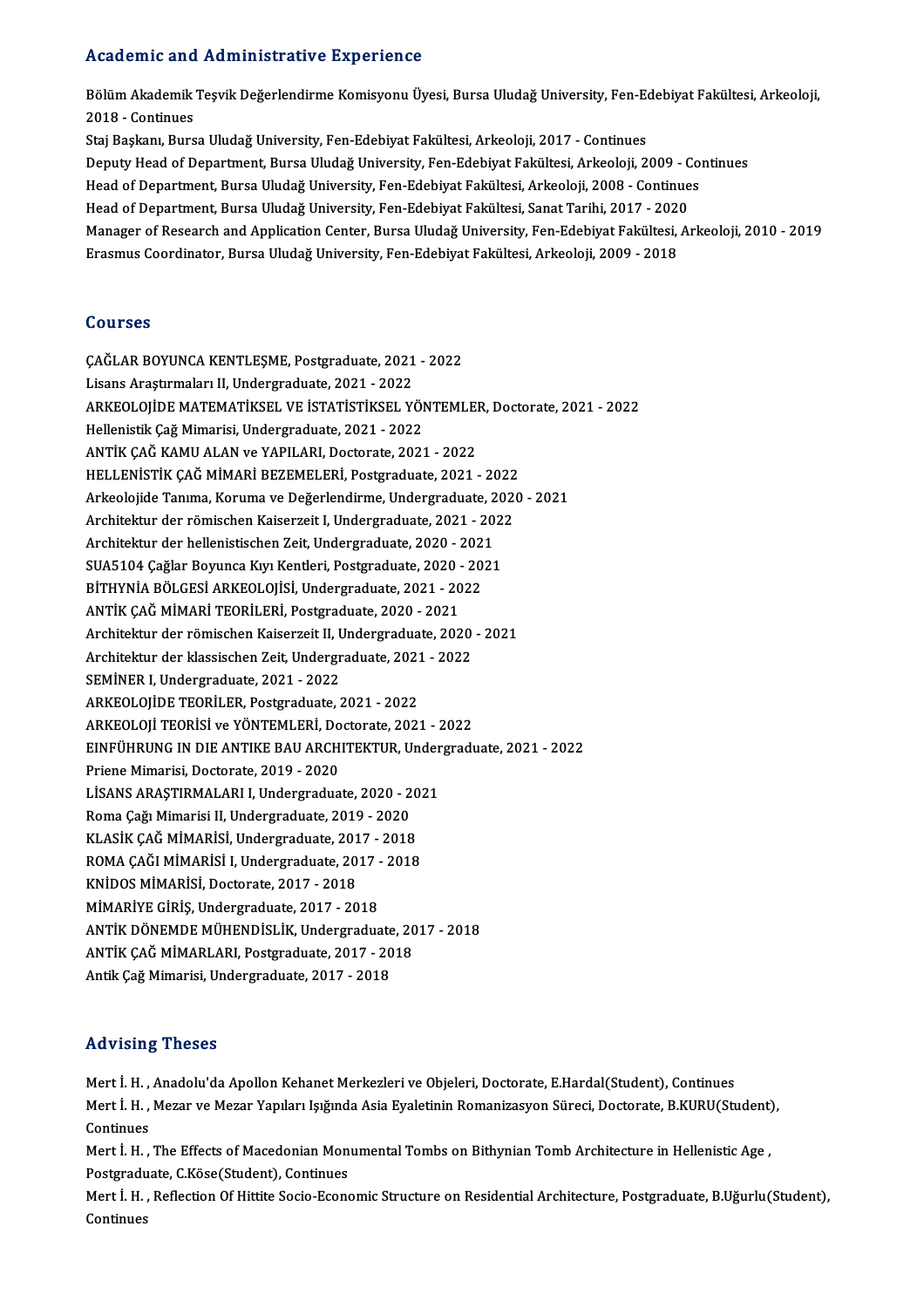Mert İ. H. , Hamam-Gymnasion Kompleksleri Işığında Anadolu'da Romalılaşma, Postgraduate, D.Ürgün(Student),<br>Continuas Mert İ. H. ,<br>Continues<br>Mert İ. H

Continues<br>Mert İ. H. , Priene Doğu Nekropol Şapeli, Postgraduate, F.Alataş(Student), 2022

Mert İ.H., The Effects of Gladiatorial Games to Theatres in Province of Asia, Postgraduate, G.İlhan(Student), 2022 Mert İ. H. , The Effects of Gladiatorial Games to Theatres in Province of Asia, Postgraduate, G.İlhan(S.)<br>Mert İ. H. , KIRMIZI FİGÜRLÜ SERAMİKLERDE LİR TASVİRLERİ VE İKONOGRAFİSİ, Postgraduate, K.<br>Mert İ. H. , ARKEOLOJİK V

Mert İ.H., KIRMIZI FİGÜRLÜ SERAMİKLERDE LİR TASVİRLERİ VE İKONOGRAFİSİ, Postgraduate, K.Canan(Student), 2021

Mert İ. H. , KIRMIZI FİGÜRLÜ<br>Mert İ. H. , ARKEOLOJİK VE E<br>G.Çetinkaya(Student), 2021<br>Mert İ. H. , The develenment

Mert İ. H. , ARKEOLOJİK VE EPİGRAFİK BULUNTULAR IŞIĞINDA PRİENE'DEKİ KÜLTLER, Doctorate,<br>G.Çetinkaya(Student), 2021<br>Mert İ. H. , The development of temple architecture after the Hecatomnids, Postgraduate, G.Doğan(Student), G.Çetinkaya(Student), 2021<br>Mert İ. H. , The development of temple architecture after the Hecatomnids, Postgraduate, G.Doğan(Student), 20<br>MERT İ. H. , Church of Koimesis in İznik and its importance, Postgraduate, S.Güngördü

Mert İ. H. , The development of temple architecture after the Hecatomnids, Postgraduate, G.Doğan(Student), 2021<br>Mert İ. H. , Church of Koimesis in İznik and its importance, Postgraduate, S.Güngördü(Student), 2019<br>MERT İ. H Mert İ<br>MERT<br>2018<br>MERT MERT İ. H. , Tomb Group located western area of Eastern Necropolis Basilica in Priene, Postgra<br>2018<br>MERT İ. H. , Roman imperial Period Anatolian Libraries, Postgraduate, U.OZAN(Student), 2017<br>MERT İ. H. , Roman imperial Pe

2018<br>MERT İ. H. , Roman imperial Period Anatolian Libraries, Postgraduate, U.OZAN(Student), 2017<br>MERT İ. H. , The graves of Myndos Asar Island, Postgraduate, M.UFUK(Student), 2012

MERT İ. H. , Roman imperial Period Anatolian Libraries, Postgraduate, U.OZAN(Student), 2017<br>MERT İ. H. , The graves of Myndos Asar Island, Postgraduate, M.UFUK(Student), 2012<br>MERT İ. H. , Les assemblages Paléolithiques de MERT İ. H. , The graves of Myndos Asar Island, Postgraduate, M.UFUK(Student), 2012<br>MERT İ. H. , Les assemblages Paléolithiques de Dülük (Gaziantep), Postgraduate, B.DİNÇER(Student<br>Mert İ. H. , Antik Çağda deniz Gücü ve Öne MERT İ. H. , Les assemblages Paléolithiques de Dülük (Gaziantep), P<br>Mert İ. H. , Antik Çağda deniz Gücü ve Önemli Deniz Savaşları, Postgr<br>Mert İ. H. , Isaura Nekropolü, Postgraduate, M.Çelik(Student), 2007<br>MERT İ. H. , Cor

Mert İ. H., Isaura Nekropolü, Postgraduate, M.Çelik(Student), 2007

Mert İ. H. , Antik Çağda deniz Gücü ve Önemli Deniz Savaşları, Postgraduate, B.Ağar(Student), 2007<br>Mert İ. H. , Isaura Nekropolü, Postgraduate, M.Çelik(Student), 2007<br>MERT İ. H. , Gordion tümülüsleri işiğinda Frigler'de od MERT İ. H. , Gordion tümülüsleri işiğinda Frigler'de oda mezarlara ölü gömme gelenekleri, Postgraduate,<br>S.ERDOĞAN(Student), 2007<br>MERT İ. H. , Roma dönemi mozaik betilerine göre nereid ikonografisi, Doctorate, D.ŞAHİN(Stude

S.ERDOĞAN(Student), 2007<br>MERT İ. H. , Roma dönemi mozaik betilerine göre nereid ikonografisi, Doctorate,<br>Mert İ. H. , Fenikelilerde Akdeniz Ticareti, Postgraduate, G.Girgin(Student), 2006<br>Mert İ. H. , Pett Anadelu Bölgesin MERT İ. H. , Roma dönemi mozaik betilerine göre nereid ikonografisi, Doctorate, D.ŞAHİN(Studen<br>Mert İ. H. , Fenikelilerde Akdeniz Ticareti, Postgraduate, G.Girgin(Student), 2006<br>Mert İ. H. , Batı Anadolu Bölgesindeki Roma

Mert İ. H. , Fenikelilerde Akdeniz Ticareti, Postgraduate, G.Girgin(Student), 2006<br>Mert İ. H. , Batı Anadolu Bölgesindeki Roma Dönemi Evleri, Postgraduate, T.Çelik(Student), 2006<br>MERT İ. H. , Lagina Hekate Tapınağı'nın mat

Mert İ. H. , Batı Anadolu Bölgesindeki Roma Dönemi Evleri, Postgraduate, T.Çelik(Student), 2006<br>MERT İ. H. , Lagina Hekate Tapınağı'nın matematiksel oranları, Postgraduate, A.BÜYÜKÖZER(Student), 2006<br>MERT İ. H. , Sikke Bet MERT İ. H. , Lagina Hekate Tapınağı'nın matematiksel oranları, I<br>Mert İ. H. , Sikke Betimlemelerine Göre Roma Dönemi Gemi Tipo<br>MERT İ. H. , Ostia limanı, Postgraduate, A.BİLİR(Student), 2006

MERT İ. H. , Ostia limanı, Postgraduate, A.BİLİR(Student), 2006<br>Jury Memberships

Doctorate, Doctorate, Bursa Uludağ Üniversitesi, July, 2022 pary Fromborompo<br>Doctorate, Doctorate, Bursa Uludağ Üniversitesi, July, 2022<br>Post Graduate, Post Graduate, Bursa Uludağ University, March, 2022<br>Post Graduate, Post Graduate, Bursa Uludağ Üniversitesi, March, 2022 Doctorate, Doctorate, Bursa Uludağ Üniversitesi, July, 2022<br>Post Graduate, Post Graduate, Bursa Uludağ University, March, 2022<br>Post Graduate, Post Graduate, Bursa Uludağ Üniversitesi, March, 2022<br>Post Craduate, Post Cradua Post Graduate, Post Graduate, Bursa Uludağ University, March, 2022<br>Post Graduate, Post Graduate, Bursa Uludağ Üniversitesi, March, 2022<br>Post Graduate, Post Graduate, Bursa Uludağ University, March, 2022<br>Post Graduate, Post Post Graduate, Post Graduate, Bursa Uludağ Üniversitesi, March, 2022<br>Post Graduate, Post Graduate, Bursa Uludağ University, March, 2022<br>Post Graduate, Post Graduate, Bursa Uludağ Üniversitesi, March, 2022 Post Graduate, Post Graduate, Bursa Uludağ Üniversitesi, March, 2022 Post Graduate, Post Graduate, Bursa Uludağ Üniversitesi, March, 2022<br>Post Graduate, Post Graduate, Bursa Uludağ Üniversitesi, March, 2022<br>Doctoral Examination, Doctoral Examination, Çanakkale Onsekiz Mart Üniversitesi, Jan Post Graduate, Post Graduate, Bursa Uludağ Üniversitesi, March, 2022<br>Doctoral Examination, Doctoral Examination, Çanakkale Onsekiz Mart Üniversitesi, January, 2022<br>Appointment Academic Staff, Appointment Academic Staff, Bu Doctoral Examination, Doctoral Examination, Çanakkale Onsekiz Mart Üniversitesi, January, 2<br>Appointment Academic Staff, Appointment Academic Staff, Bursa Uludağ Üniversitesi, Novem<br>Associate Professor Exam, Associate Profe Appointment Academic Staff, Appointment Academic Staff, Bursa Uludağ Üniversitesi, November, 2021<br>Associate Professor Exam, Associate Professor Exam, Bursa Uludağ Üniversitesi, May, 2021<br>Appointment Academic Staff, Appoint Associate Professor Exam, Associate Professor Exam, Bursa Uludağ Ü<br>Appointment Academic Staff, Appointment Academic Staff, Bursa Ulud<br>Post Graduate, Post Graduate, Ankara Üniversitesi, September, 2020<br>Post Craduate, Post C Appointment Academic Staff, Appointment Academic Staff, Bursa Ulud<br>Post Graduate, Post Graduate, Ankara Üniversitesi, September, 2020<br>Post Graduate, Post Graduate, Ankara Üniversitesi, September, 2020<br>Assesiste Brafessor F Post Graduate, Post Graduate, Ankara Üniversitesi, September, 2020<br>Associate Professor Exam, Associate Professor Exam, Bursa Uludağ University, August, 2020 Post Graduate, Post Graduate, Ankara Üniversitesi, September, 2020<br>Associate Professor Exam, Associate Professor Exam, Bursa Uludağ University, August, 2020<br>Appointment Academic Staff, Appointment Academic Staff, Bursa Ulu Appointment Academic Staff, Appointment Academic Staff, Bursa Uludağ Üniversitesi, December, 2019<br>Post Graduate, Post Graduate, Bursa Uludağ Üniversitesi, October, 2019 Appointment Academic Staff, Appointment Academic Staff, Bursa Uludağ<br>Appointment Academic Staff, Appointment Academic Staff, Bursa Uludağ<br>Post Graduate, Post Graduate, Bursa Uludağ Üniversitesi, October, 2019<br>Asserista Bra Appointment Academic Staff, Appointment Academic Staff, Bursa Uludağ Üniversitesi, Decen<br>Post Graduate, Post Graduate, Bursa Uludağ Üniversitesi, October, 2019<br>Associate Professor Exam, Associate Professor Exam, Bursa Ulud Post Graduate, Post Graduate, Bursa Uludağ Üniversitesi, October, 2019<br>Associate Professor Exam, Associate Professor Exam, Bursa Uludağ Üniversitesi, July, 2019<br>Associate Professor Exam, Associate Professor Exam, Bursa Ulu Associate Professor Exam, Associate Professor Exam, Bursa Uludağ Üniversitesi, July, 2019<br>Associate Professor Exam, Associate Professor Exam, Bursa Uludağ Üniversitesi, July, 2019<br>Appointment Academic Staff, Appointment Ac Associate Professor Exam, Associate Professor Exam, Bursa Uludağ Üniversitesi, July, 2019<br>Appointment Academic Staff, Appointment Academic Staff, Bursa Uludağ Üniversitesi, April, 2019<br>Post Graduate, Post Graduate, Bursa U Appointment Academic Staff, Appointment Academic Staff, Bursa Uludağ<br>Post Graduate, Post Graduate, Bursa Uludağ Üniversitesi, February, 2019<br>Post Graduate, Post Graduate, Bursa Uludağ Üniversitesi, January, 2019<br>Post Gradu Post Graduate, Post Graduate, Bursa Uludağ Üniversitesi, February, 2019<br>Post Graduate, Post Graduate, Bursa Uludağ Üniversitesi, January, 2019<br>Post Graduate, Post Graduate, Bursa Uludağ Üniversitesi, January, 2019<br>Assesist Post Graduate, Post Graduate, Bursa Uludağ Üniversitesi, January, 2019<br>Associate Professor Exam, Associate Professor Exam, Bursa Uludağ Üniversitesi, October, 2018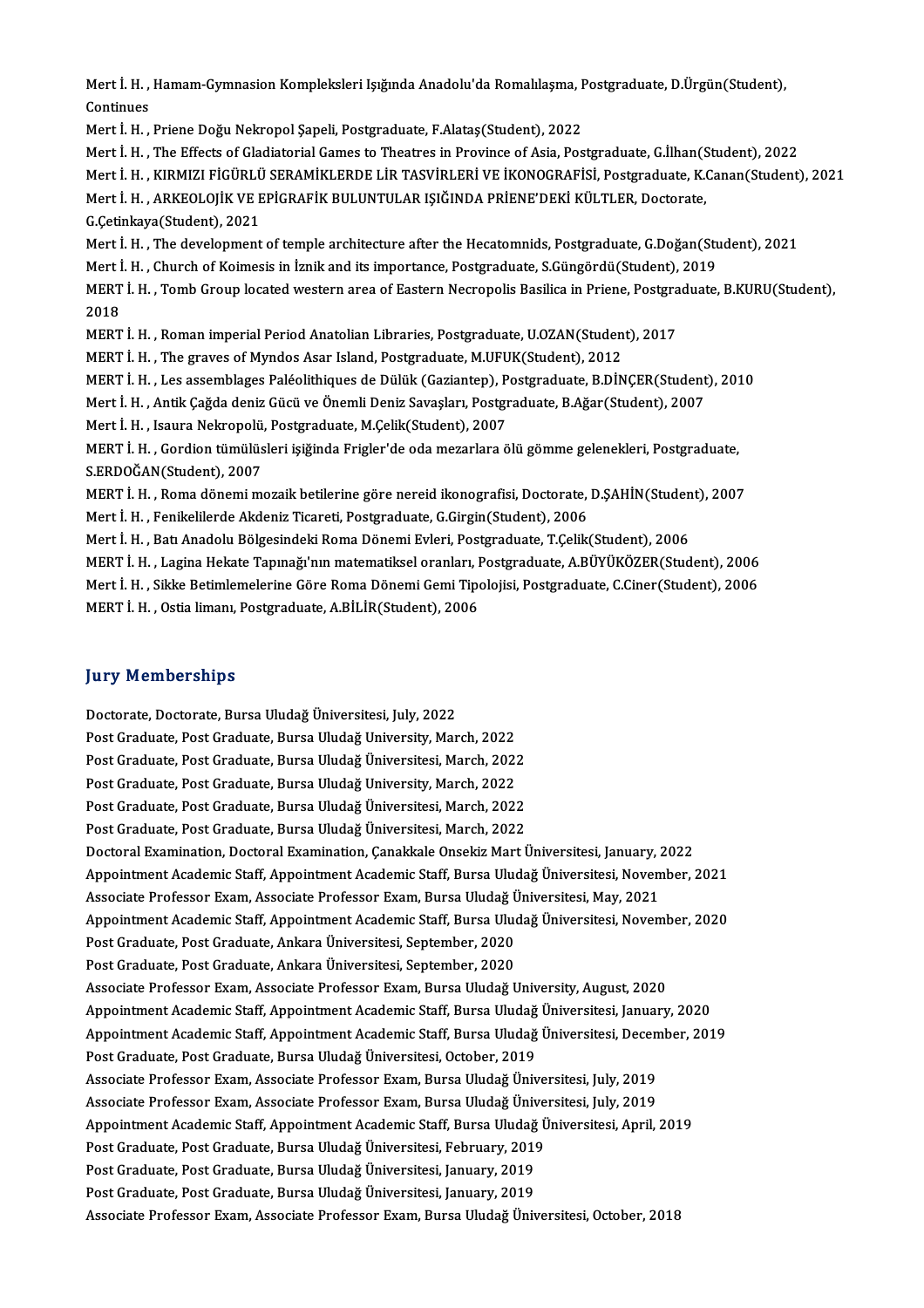Doctoral Examination, Doctoral Examination, Bursa Uludağ Üniversitesi, December, 2017<br>Doctoral Examination, Doctoral Examination, Bursa Uludağ Üniversitesi, December, 2017 Doctoral Examination, Doctoral Examination, Bursa Uludağ Üniversitesi, December, 2017<br>Doctoral Examination, Doctoral Examination, Bursa Uludağ Üniversitesi, December, 2017<br>Doctoral Examination, Doctoral Examination, Bursa Doctoral Examination, Doctoral Examination, Bursa Uludağ Üniversitesi, December, 2017<br>Doctoral Examination, Doctoral Examination, Bursa Uludağ Üniversitesi, December, 2017<br>Doctoral Examination, Doctoral Examination, Bursa Doctoral Examination, Doctoral Examination, Bursa Uludağ Üniversitesi, December, 2017<br>Doctoral Examination, Doctoral Examination, Bursa Uludağ Üniversitesi, December, 2017<br>Associate Professor Exam, Associate Professor Exam Doctoral Examination, Doctoral Examination, Bursa Uludağ Üniversitesi, December, 2017<br>Associate Professor Exam, Associate Professor Exam, Bursa Uludağ Üniversitesi, March, 201<br>Doctorate, Doctorate, Bursa Uludağ Üniversites Associate Professor Exam, Associate Professor Exam, Bursa Uludağ Üniversitesi, March, 2017<br>Doctorate, Doctorate, Bursa Uludağ Üniversitesi, November, 2016<br>Associate Professor Exam, Associate Professor Exam, Bursa Uludağ Ün Doctorate, Doctorate, Bursa Uludağ Üniversitesi, November, 2016<br>Associate Professor Exam, Associate Professor Exam, Bursa Uludağ Üniversitesi, April, 2016<br>Associate Professor Exam, Associate Professor Exam, Bursa Uludağ Ün Associate Professor Exam, Associate Professor Exam, Bursa Uludağ Üniversitesi, April, 2016<br>Associate Professor Exam, Associate Professor Exam, Bursa Uludağ Üniversitesi, October, 2015<br>Appointment Academic Staff, Appointmen Associate Professor Exam, Associate Professor Exam, Bursa Uludağ Üniversitesi, October, 2015<br>Appointment Academic Staff, Appointment Academic Staff, Bursa Uludağ Üniversitesi, August, 201<br>Appointment Academic Staff, Appoin Appointment Academic Staff, Appointment Academic Staff, Bursa Uludağ Üniversitesi, August, 2015<br>Appointment Academic Staff, Appointment Academic Staff, Bursa Uludağ Üniversitesi, June, 2014<br>Appointment Academic Staff, Appo Appointment Academic Staff, Appointment Academic Staff, Bursa Uludağ Üniversitesi, June, 2014<br>Appointment Academic Staff, Appointment Academic Staff, Bursa Uludağ Üniversitesi, January, 201<br>Appointment Academic Staff, Appo

# Appointment Academic Starl, Appointment Academic Starl, Bursa Uludag Universitesi, April, 20<br>Articles Published in Journals That Entered SCI, SSCI and AHCI Indexes

- rticles Published in Journals That Entered SCI, SSCI and AHCI Indexes<br>I. The Altar of Poseidon (Enipeus) at Cape Monodendri: Altar or Lighthouse?<br>Mort Ly I. The Altar of Poseidon (Enipeus) at Cape Monodendri: Altar or Lighthouse?<br>Mert İ.H. The Altar of Poseidon (Enipeus) at Cape Monodend:<br>Mert İ. H.<br>OLBA, vol.25, pp.183-210, 2017 (Journal Indexed in AHCI)<br>The se selled Eeed Market of Priene Mert İ. H.<br>OLBA, vol.25, pp.183-210, 2017 (Journal I<br>II. The so-called Food Market of Priene<br>Mert i H
- OLBA, vol<br>The so-c<br>Mert İ. H.<br>OLBA vol The so-called Food Market of Priene<br>Mert İ. H.<br>OLBA, vol.24, pp.365-418, 2016 (Journal Indexed in AHCI)

### Articles Published in Other Journals

- I. Prusa ad Olympum'dan (bursa) Bir Mezar Odası Mert İ.H. ,ŞahinR.,AltınA.A. International Journal of Social Inquiry, vol.11, no.1, pp.203-254, 2018 (National Refreed University Journal) Mert İ. H. , Şahin R., Altın A. A.<br>International Journal of Social Inquiry, vol.11,<br>II. Ein Figuralkapitell aus Iconium (Konya)<br>Mert i H
- Internatic<br>**Ein Figu**<br>Mert İ. H.<br>Jetanbula Ein Figuralkapitell aus Iconium (Konya)<br>Mert İ. H.<br>Istanbuler Mitteilungen, vol.66, no.66, pp.135-159, 2017 (Refereed Journals of Other Institutions)<br>Platkapitelle İn Konya Lykeonien gwiseben Sidemania und Binbirkilise Mert İ. H.<br>Istanbuler Mitteilungen, vol.66, no.66, pp.135-159, 2017 (Refereed Journals of C<br>III. Blatkapitelle İn Konya Lykaonien zwischen Sidamaria und Binbirkilise<br>Mert İ. H. Philip N

Istanbuler Mitteilun<br>Blatkapitelle İn Konstali<br>Mert İ. H. , Philiip N.<br>İstanbulen Mitteilun Blatkapitelle İn Konya Lykaonien zwischen Sidamaria und Binbirkilise<br>Mert İ. H. , Philiip N.<br>İstanbuler Mitteilungen, vol.60, no.60, pp.373-410, 2010 (Refereed Journals of Other Institutions)<br>Enühlmisesresitlishe Arshitest Mert İ. H. , Philiip N.<br>1916, İstanbuler Mitteilungen, vol.60, no.60, pp.373-410, 2010 (Refereed Journals of Other Institutions)<br>1916. – Frühkaiserzeitliche Architectur und Bauornamentik von Antiocheia inPsidien Stilistisc

- İstanbuler Mitteilungen, vol.60, no.60,<br>Frühkaiserzeitliche Architectur u<br>ikonographische Beobachtungen<br>MEPT i U ikonographische Beobachtungen<br>MERT İ.H. ikonographische Beobachtungen<br>MERT İ. H.<br>Anodos In Honour of WernerJobst, vol.8, no.2008, pp.259-279, 2008 (Non-Refreed Journal)<br>Erken İmparatarluk Döneminde "İmparatar Kültü", Anadelu İnangındaki Yeri ve K
	-

## MERT İ. H.<br>Anodos In Honour of WernerJobst, vol.8, no.2008, pp.259-279, 2008 (Non-Refreed Journal)<br>V. Erken İmparatorluk Döneminde "İmparator Kültü", Anadolu İnancındaki Yeri ve Kent Mimarisine<br>Yansıması Anodos In I<br><mark>Erken İmp</mark><br>Yansıması<br>MEPTİ H Erken İm<sub>l</sub><br>Yansımas<br>MERT İ. H.<br>Sanat*va İn* Yansıması<br>MERT İ. H.<br>Sanat ve İnanç, no.1, pp.295-306, 2004 (National Non-Refereed Journal)

# MERT İ. H.<br>Sanat ve İnanç, no.1, pp.295-306, 2004 (National I<br>VI. Konya Arkeoloji Müzesi ndeki İon Başlıkları<br>Mart i H Sanat ve İ<br>**Konya A**<br>Mert İ. H.<br>Seleyk Ün

Konya Arkeoloji Müzesi ndeki İon Başlıkları<br>Mert İ. H.<br>Selçuk Üniversitesi, Sosyal Bilimler Enstitüsü Dergisi, vol.8, no.8, pp.248-269, 2003 (National Refreed University Mert İ. H.<br>Selçuk Ül<br>Journal)<br>Poma dı Selçuk Üniversitesi, Sosyal Bilimler Enstitüsü Dergisi, vol.8<br>Journal)<br>VII. Roma dan Cumhuriyete Bolvadin Kırkgöz Köprüsü<br>Merti H. Ensyser O Journal)<br><mark>Roma dan Cumhur</mark>i<br>Mert İ.H. , Eravşar O.<br>Selsuk Üniversitesi Se

- -

Roma dan Cumhuriyete Bolvadin Kırkgöz Köprüsü<br>Mert İ. H. , Eravşar O.<br>Selçuk Üniversitesi Sosyal Bilimler Enstitüsü Dergisi, vol.9, no.9, pp.581-601, 2003 (National Refreed University<br>Iournal) Mert İ. H.<br>Selçuk Ül<br>Journal)<br>Der Ker

Journal)<br>VIII. Der Korinthische Tempel in Knidos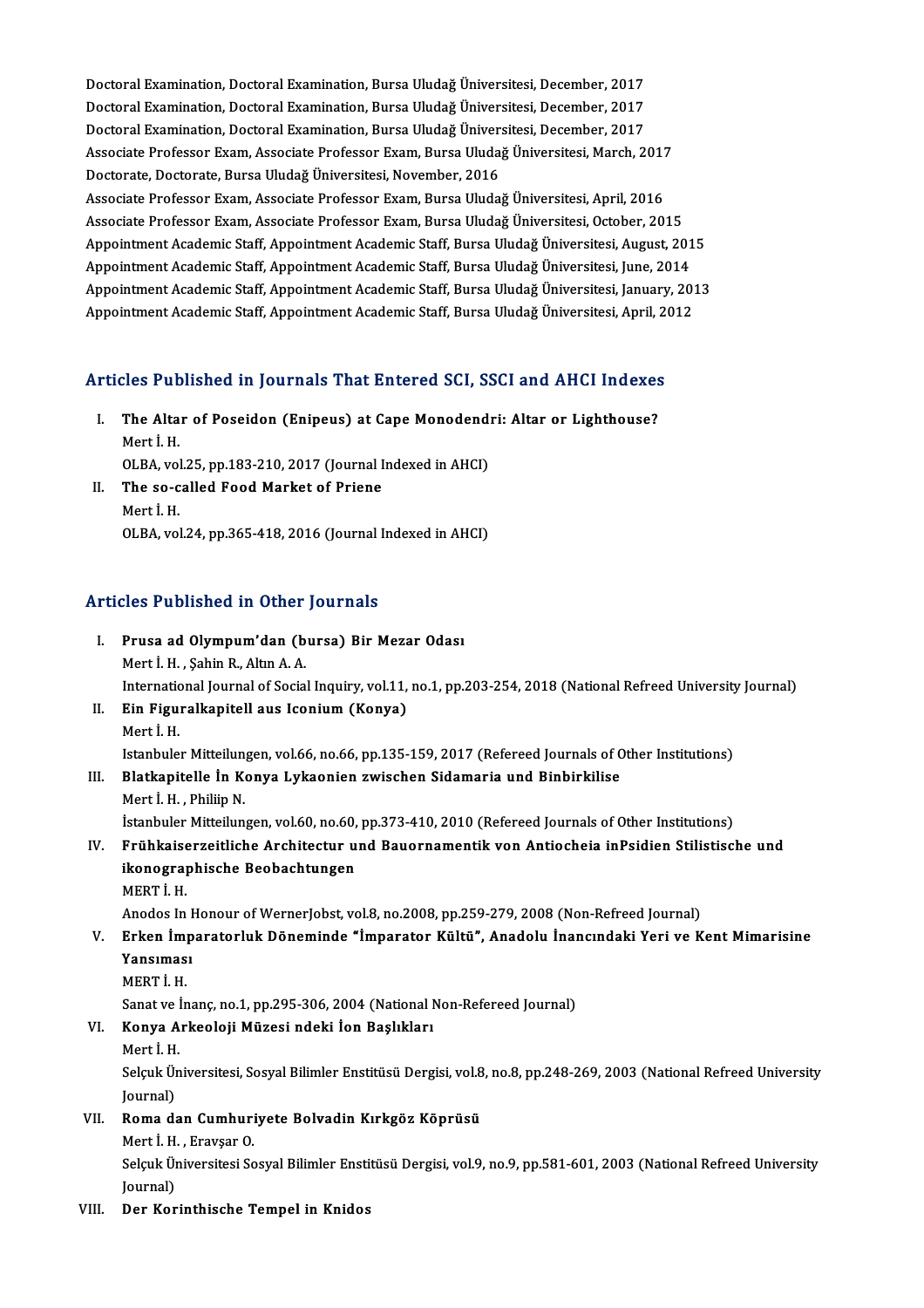Mert İ.H.

Mert İ. H.<br>Archaeologischer Anzeiger, vol.2002, no.2, pp.9-22, 2002 (Refereed Journals of Other Institutions)<br>Anadelu Gumnasionlanu ve Strateniksia Gumnasionu Mert İ. H.<br>Archaeologischer Anzeiger, vol.2002, no.2, pp.9-22, 2002 (F<br>IX. Anadolu Gymnasionları ve Stratonikeia Gymnasionu<br>MERT İ. H

# Archaeolo<sub>3</sub><br>Anadolu (<br>MERT İ. H.<br>SELCUZ UL

Anadolu Gymnasionları ve Stratonikeia Gymnasionu<br>MERT İ. H.<br>SELCUK UNIVERSITESI EDEBIYAT FAKULTESI DERGISI-SELCUK UNIVERSITY JOURNAL OF FACULTY OF LETTERS,<br>vel 14. no.14. np.417.425, 1999 (National Non Befereed Journal). MERT İ. H.<br>SELCUK UNIVERSITESI EDEBIYAT FAKULTESI DERGISI-SELCUK U<br>vol.14, no.14, pp.417-435, 1999 (National Non-Refereed Journal)<br>Architekturfragmente aus der Nekronalen von Stratenikei SELCUK UNIVERSITESI EDEBIYAT FAKULTESI DERGISI-SELCUK UNI<br>vol.14, no.14, pp.417-435, 1999 (National Non-Refereed Journal)<br>X. Architekturfragmente aus der Nekropolen von Stratonikeia<br>Mort L.H. Christof P.

# vol.14, no.14, pp.417-435, 1999 (National Non-Refereed Journal)<br>X. Architekturfragmente aus der Nekropolen von Stratonikeia<br>Mert İ.H., Christof B.

Istanbuler Mitteilungen, vol.49, no.49, pp.197-212, 1999 (Refereed Journals of Other Institutions)

## Books&Book Chapters

# ooks & Book Chapters<br>I. 2019-2020 Yılı Priene Çalışmaları<br>Mart İ.H 2019-20<br>Mert İ. H.<br>İn: <sup>2010-1</sup>

2019-2020 Yılı Priene Çalışmaları<br>Mert İ. H.<br>in: 2019-2020 Yılı Yüzey Araştırmaları, Candaş Keskin, Editor, Kültür ve Turizm Bakanlığı, Ankara, pp.151-175, Mert İ<br>in: 201<br>2022<br>Primil in: 2019-2020 Yılı Yüzey Araştırmaları, Candaş Keskin<br>2022<br>II. Büyük Menderes (Maeander) River and Priene<br>Marti H

# 2022<br>**Büyük M**<br>Mert İ. H.<br>in: Biyara

Buyuk Menderes (Maeander) River and Priene<br>Mert İ. H.<br>in: Rivers, Seas and Lakes Through the Ages From Prehistory to the Byzantine Period, Oktay Dumankaya, Editor,<br>Doruk Yaunları, İstanbul np 363,390,3021 Mert İ. H.<br>in: Rivers, Seas and Lakes Through the Ages<br>Doruk Yayınları, İstanbul, pp.363-380, 2021<br>Priene von der Speetklassik biş gum Mi in: Rivers, Seas and Lakes Through the Ages From Prehistory to the Doruk Yayınları, İstanbul, pp.363-380, 2021<br>III. Priene von der Spaetklassik bis zum Mittelalter (AMS 94)<br>Mort i H (Editor) Baeck W (Editor) Eilses A (Edit

Doruk Yayınları, İstanbul, pp.363-380, 2021<br>Priene von der Spaetklassik bis zum Mittelalter (.<br>Mert İ. H. (Editor), Raeck W. (Editor), Filges A. (Editor)<br>Pr Budelf Habelt CMBH, Benn 2020 Mert İ. H. (Editor), Raeck W. (Editor), Filges A. (Editor) Dr. Rudolf Habelt GMBH, Bonn, 2020

## IV. Priene Doğu Nekropol'den Tonozlu Bir Mezar

Priene Doğu Nekropol'den Tonozlu Bir Mezar<br>MERT İ. H.<br>in: Festschrift für Ünsal Yalçın anlaesslich seines 65. Geburtstags, H. Gönül Yalçın, Oliver Stegmeier, Editor, Ege<br>Yaunları İstanbul, Bosbum, pp.275,292,2020 MERT İ. H.<br>in: Festschrift für Ünsal Yalçın anlaesslich seine<br>Yayınları İstanbul, Bochum, pp.275-282, 2020<br>Den Tumulus in den Ostnekrenels ven Br in: Festschrift für Ünsal Yalçın anlaesslich seines 65.<br>Yayınları İstanbul, Bochum, pp.275-282, 2020<br>V. Der Tumulus in der Ostnekropole von Priene<br>MERT İ. H

# Yayınları İs<br>Der Tumu<br>MERT İ. H.<br>in: Priene 1

Der Tumulus in der Ostnekropole von Priene<br>MERT İ. H.<br>in: Priene von der Spaetklassisk bis zum Mittelalter: Ergebnisse und Perspektiven der Forschungen seit 1998 (Asia<br>Miner Studien 94), Wulf Beegk, Avel Eilses, İbrahim He MERT İ. H.<br>in: Priene von der Spaetklassisk bis zum Mittelalter: Ergebnisse und Perspektiven der Forschungen seit 1998<br>Minor Studien 94), Wulf Raeck, Axel Filges, İbrahim Hakan Mert, Editor, Dr. Rudolf Habelt GMBH Bonn, Bo in: Priene von der<br>Minor Studien 94),<br>pp.147-156, 2020<br>Priene Nekronel Minor Studien 94), Wulf Raeck, Axel Filges, İbrahim Ha<br>pp.147-156, 2020<br>VI. Priene Nekropolleri (The Necropoeis of Priene)<br>Mort L. Kum, P.

# pp.147-156, 2020<br><mark>Priene Nekropol</mark><br>Mert İ. H. , Kuru B.<br>in: APOLLONIA a P

Priene Nekropolleri (The Necropoeis of Priene)<br>Mert İ. H. , Kuru B.<br>in: APOLLONIA a.R. ARAŞTIRMALARI / APOLLONIA a.R. STUDIESBAND 2 / Nekropol ve Peyzaj: Uygulamalar,<br>Yaklasımlar ve Öneriler M. Sabin, G. Örkulma, A. Sinan Mert İ. H. , Kuru B.<br>in: APOLLONIA a.R. ARAŞTIRMALARI / APOLLONIA a.R. STUDIESBAND 2 / Nekropol ve Peyzaj: Uygulamalar,<br>Yaklaşımlar ve Öneriler, M. Şahin - G. Özkılınç - A. Sinan Özbey, Editor, Nilüfer Belediyesi Yayınları in: APOLLC<br>Yaklaşımlar<br>164, 2019<br>Priano No Yaklaşımlar ve Öneriler, M. Şahin - G. Özkılınç - A. Sinan<br>164, 2019<br>VII. Priene Nekropolleri (The Necropoeis of Priene)<br>MEPTİ H. KUPU P

# 164, 2019<br>Priene Nekropolle<br>MERT İ. H. , KURU B.<br>in: ABOLLONLA 3 B. /

Priene Nekropolleri (The Necropoeis of Priene)<br>MERT İ. H. , KURU B.<br>in: APOLLONIA a.R. ARAŞTIRMALARI / APOLLONIA a.R. STUDIESBAND 2 / Nekropol ve Peyzaj: Uygulamalar,<br>Yaklasımlar ve Öneriler M. Sabin, G. Örkulma, A. Sinan MERT İ. H. , KURU B.<br>in: APOLLONIA a.R. ARAŞTIRMALARI / APOLLONIA a.R. STUDIESBAND 2 / Nekropol ve Peyzaj: Uygulamalar,<br>Yaklaşımlar ve Öneriler, M. Şahin - G. Özkılınç - A. Sinan Özbey, Editor, Nilüfer Belediyesi Yayınları in: APOLLC<br>Yaklaşımlaı<br>164, 2019<br>Der kerin Yaklaşımlar ve Öneriler, M. Şahin - G. Özkılır<br>164, 2019<br>VIII. Der korinthischer Tempel von Knidos<br>Mert I. H

# 164, 2019<br>Der kori<br>Mert İ. H.<br>Pejsbert l Der korinthischer Tempel von Knidos<br>Mert İ. H.<br>Reichert Verlag Wiesbaden, Wiesbaden, 2015<br>Hadrianai'un Taribi Cağrafyası

# Mert İ. H.<br>Reichert Verlag Wiesbaden, Wiesba<br>IX. Hadrianoi'un Tarihi Coğrafyası<br>MERT İ. H Reichert V<br><mark>Hadriano</mark><br>MERT İ. H.<br>in: Burse v

Hadrianoi'un Tarihi Coğrafyası<br>MERT İ. H.<br>in: Bursa ve İlçeleri Arkeolojik Kültür Envanteri I, Mustafa Şahin, Editor, Bursa Büyükşehir Belediyesi Kitaplığı, MERT İ. H.<br>in: Bursa ve İlçeleri Arl<br>Bursa, pp.11-19, 2014<br>The Bresseding of ti

## Bursa, pp.11-19, 2014<br>X. The Proceeding of the International Workshop: Localisation of the 1st Council Placae in Niceaea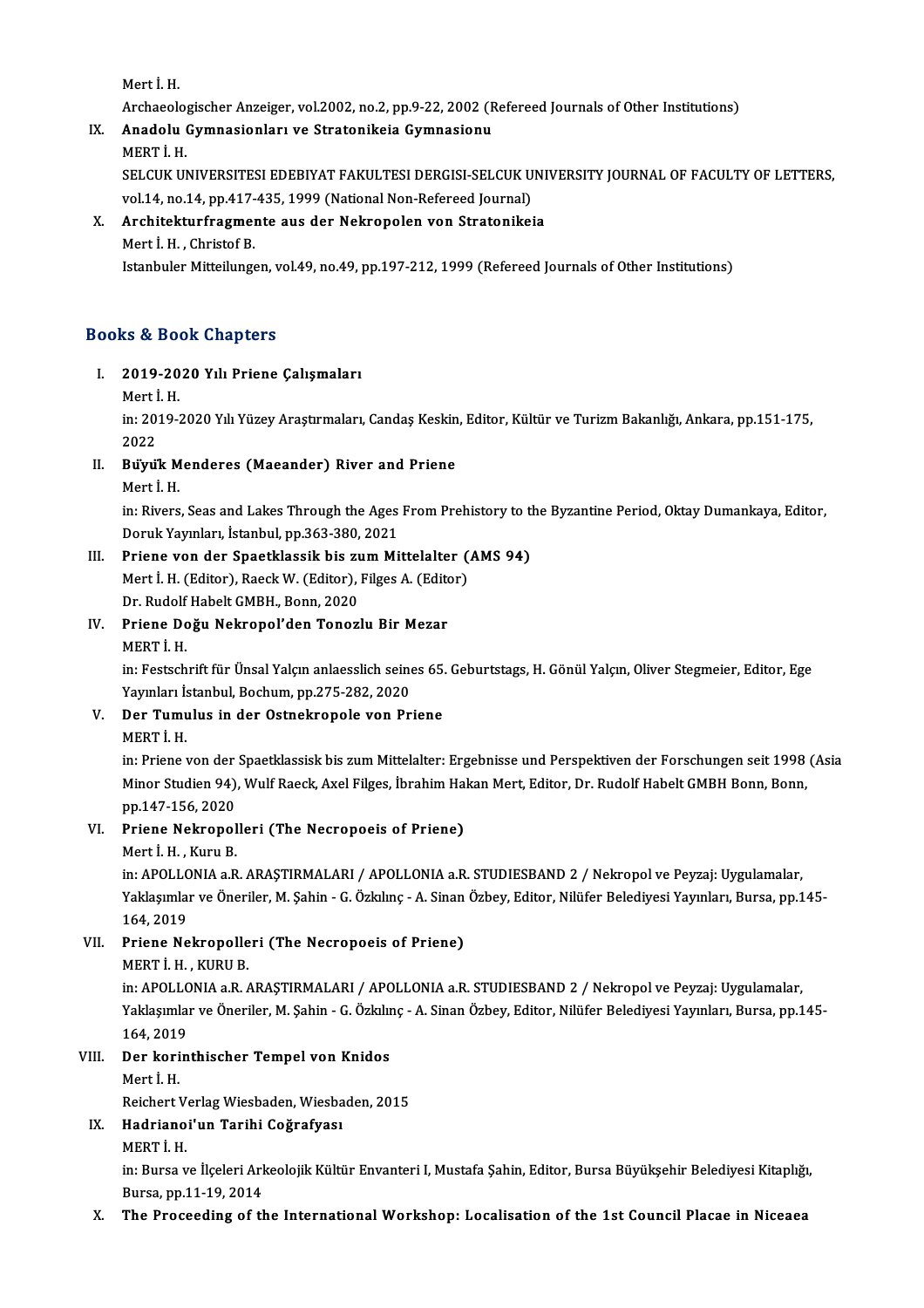Mert İ.H. (Editor), Şahin M. (Editor)

Mert İ. H. (Editor), Şahin M. (Editor)<br>Bursa Valiliği Kültür ve Turizm Tanıtma Birliği, Bursa, 2011<br>Bathing Gultune in Angiant Bome XI. Bathing Culture in Ancient Rome Bursa Val<br>**Bathing**<br>Mert İ. H.<br>in: Oad Ba Bathing Culture in Ancient Rome<br>Mert İ. H.<br>in: Oşd Bath, Old Bowl, Mine Haydaroğlu - Nihat Tekdemir, Editor, Yapı Kredi Kültür Sanat Yayıncılık, İstanbul,<br>nn 44, 57, 2009 Mert İ. H.<br>in: Oşd Bath, Old<br>pp.44-57, 2009<br>Untersushung in: Oşd Bath, Old Bowl, Mine Haydaroğlu - Nihat Tekdemir, Editor, Yapı Kredi Kültür Sanat Yayıncılık, İs<br>pp.44-57, 2009<br>XII. Untersuchungen zur hellenistischen und kaiserzeitlichen Bauornamentik von Stratonikeia<br>Merti H pp.44-57,<br><mark>Untersu</mark><br>Mert İ. H.<br>Ernst We Untersuchungen zur hellenistisc<br>Mert İ. H.<br>Ernst Wasmuth Verlag, Berlin, 2008<br>Die Waffenderstellungen auf der Mert İ. H.<br>Ernst Wasmuth Verlag, Berlin, 2008<br>XIII. Die Waffendarstellungen auf den Bauwerken von Pergamon<br>Mert I H Ernst Wa<br>Di<mark>e Waff</mark><br>Mert İ. H.<br>in: Anodo Die Waffendarstellungen auf den Bauwerken von Pergamon<br>Mert İ. H.<br>in: Anodos: Studies of the Ancient World (4-5/2004-5), Maria Novotna,Klara Kuzmova, Editor, Michel Angelo Nitra, Mert İ. H.<br>in: Anodos: Studies of the *I*<br>Trnava, pp.149-160, 2006<br>Bamaran Özgan'a Arma in: Anodos: Studies of the Ancient World (4-5/2004-5), Maria November 1991<br>Trnava, pp.149-160, 2006<br>XIV. Ramazan Özgan'a Armağan Festschrift für Ramazan Özgan<br>Mert H. (Editor), Sobin M. (Editor) Trnava, pp.149-160, 2006<br>Ramazan Özgan'a Armağan Fests<br>Mert İ. H. (Editor), Şahin M. (Editor)<br>Fes Yaunlan, İstanbul 2005 Ramazan Özgan'a Armağa<br>Mert İ. H. (Editor), Şahin M. (<br>Ege Yayınları, İstanbul, 2005<br>Knidos Koninth Tanınağı Mert İ. H. (Editor), Şahin M.<br>Ege Yayınları, İstanbul, 2005<br>XV. Knidos Korinth Tapınağı<br>MEPT İ. H Ege Yayınl<mark>:</mark><br>Knidos Ko<br>MERT İ. H.<br>in: Pomoza MERT İ. H.<br>in: Ramazan Özgan'a Armağan, M. Şahin, İ.H. Mert, Editor, Ege Yayınları, pp.229-248, 2005 MERT İ. H.<br>in: Ramazan Özgan'a Armağan,<br>XVI. Knidos: Antik Kent Rehberi<br>Mert İ. H in: Ramaz<br><mark>Knidos:</mark><br>Mert İ. H.<br>Knidos'u Mert İ. H.<br>Knidos'u Araştırma ve Geliştirme Derneği , Konya, 2002

# knidos u Araşurma ve delişurme Dernegi , konya, 2002<br>Refereed Congress / Symposium Publications in Proceedings

efereed Congress / Symposium I.<br>I. Priene Excavations: 2021 Season<br>Mort i H I. Priene Excavations: 2021 Season<br>Mert İ.H. Mert İ. H.<br>42. Uluslararası Kazı, Araştırma ve Arke<br>II. Priene - Yeni Kazı ve Araştırmalar<br>Mert İ. H

42. Uluslararası Kazı, Araştırma ve Arkeometri Sempozyumu, Denizli, Turkey, 23 - 27 May 2022

- 
- 42. Ulusla<br><mark>Priene -</mark><br>Mert İ. H.<br>Püvük Me Mert İ. H.<br>Büyük Menderes Vadisi Sempozyumu, Bursa, Turkey, 25 - 27 February 2022 Mert İ. H.<br>Büyük Menderes Vadisi S<br>III. Priene'de Yeni Kazılar<br>Mert İ. H

- 
- Büyük Me<br>**Priene'd**<br>Mert İ. H.<br>İonia'da N Mert İ. H.<br>İonia'da Yeni Arkeolojik Araştırmalar-II, İzmir, Turkey, 27 - 28 May 2021 Mert İ. H.<br>İonia'da Yeni Arkeolojik Araştırmalar-II, İzmir, Tuı<br>IV. Priene 2017 Yılı Kazı ve Onarım Çalışmaları<br>MERTİ H İonia'da Ye<br><mark>Priene 20</mark><br>MERT İ. H.<br>40 Karı So
- 

40.KazıSonuçlarıToplantısı,Çanakkale,Turkey,7 -11May2018,vol.2,pp.219-238

# MERT İ. H.<br>40. Kazı Sonuçları Toplantısı, Çanakkale, Turkey, 7 - 11 May 2018, vol.2, pp.219-.<br>50 V. Apollonia Ad Rhyndacum ve Priene Kentlerinde Koruma Uygulamaları<br>50 Sabin M. Mort İ. H 40. Kazı Sonuçları<br>Apollonia Ad Rhy<br>Şahin M., Mert İ. H.<br>Kültürel Miresın Ke

Apollonia Ad Rhyndacum ve Priene Kentlerinde Koruma Uygulamaları<br>Şahin M., Mert İ. H.<br>Kültürel Mirasın Korunması Uluslararası Bursa Sempozyumu 2017, Bursa, Turkey, 19 - 20 October 2017, pp.295-<br>222 Sahii<br>Külti<br>322<br>2014 Kültürel Mirasın Korunması Ulu<br>322<br>VI. 2016 Yılı Priene Çalışmaları<br>İSLAMAKATH MERTİ H 322<br>**2016 Yılı Priene Çalışma**<br>İSLAM AKAT H., MERT İ. H.<br>20 Uluslaranası Karı, Arastı

2016 Yılı Priene Çalışmaları<br>İSLAM AKAT H., MERT İ. H.<br>39.Uluslararası Kazı, Araştırma ve Arkeometri Sempozyumu, Bursa, Turkey, 22 - 26 May 2017, vol.2, pp.453-475<br>Crabbouten eus der Ostnelvenele ven Priene

## İSLAM AKAT H., MERT İ. H.<br>39.Uluslararası Kazı, Araştırma ve Arkeometri Semp<br>VII. Grabbauten aus der Ostnekropole von Priene<br>MERT İ. H. 39.Uluslara<br>Grabbaut<br>MERT İ. H.<br>Priene ven

Priene von der Spatklassik bis zum Mittelalter. Ergenbisse und Perspektiven der Forschungen Seit 1998, Frankfurt, MERT İ. H.<br>Priene von der Spatklassik bis :<br>Germany, 26 - 28 March 2018<br>Hellenistisske und kajserne

VIII. Hellenistische und kaiserzeitliche Grabbauten von Priene<br>MERT İ. H. Germany,<br><mark>Hellenist</mark>i<br>MERT İ. H.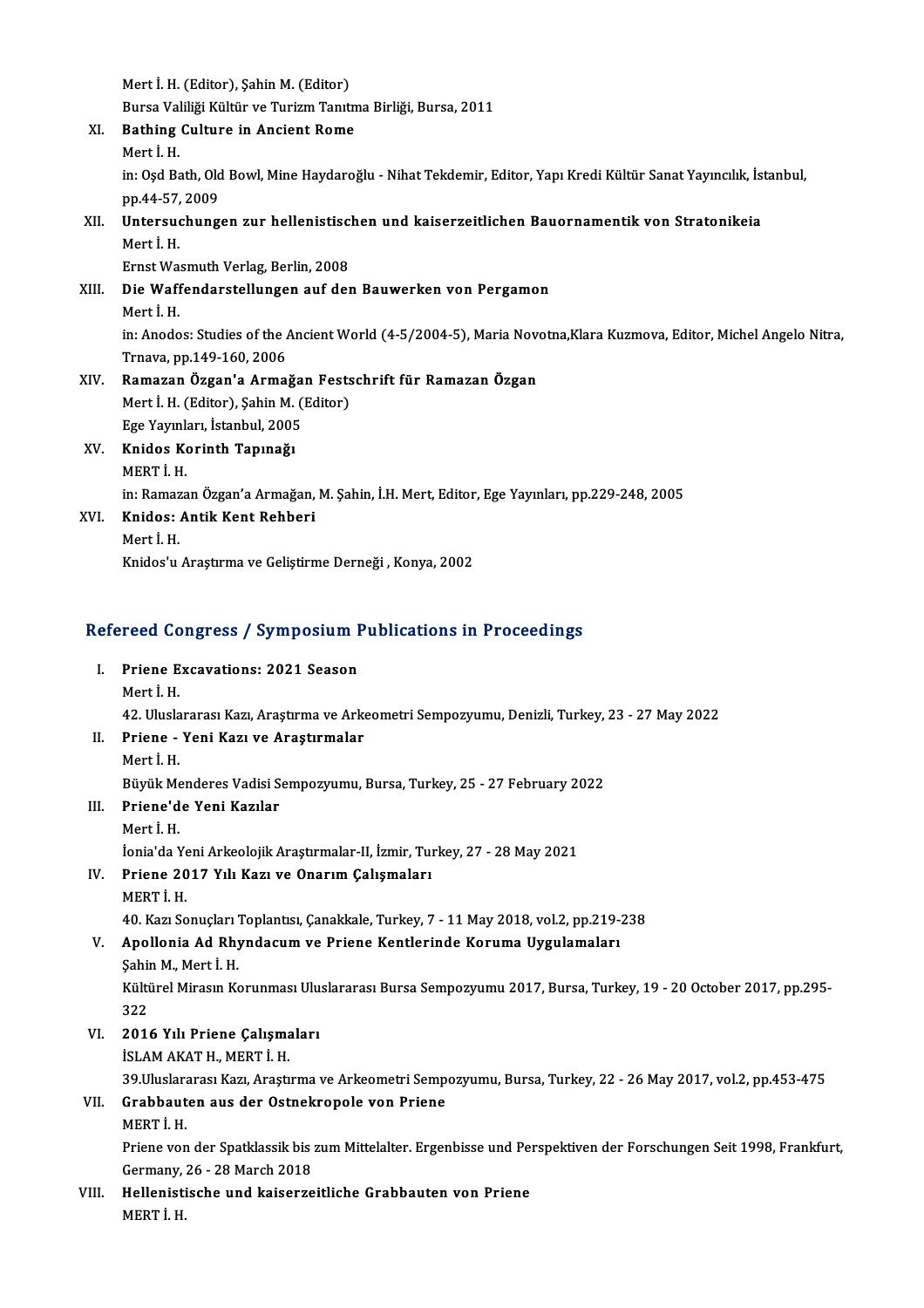Continuity and Change – Architecture in Asia Minor during the transitional period from Hellenism to the Roman<br>Emnine Greg Austrie 26, 29 Anril 2017 Continuity and Change – Architecture in A<br>Empire, Graz, Austria, 26 - 29 April 2017<br>2015 Yılı Priene Coliamaları Continuity and Change – Archite<br>Empire, Graz, Austria, 26 - 29 A<sub>l</sub><br>IX. 2015 Yılı Priene Çalışmaları<br>ISLAM AKATH MERTİ H Empire, Graz, Austria, 26 - 29 April 2017

| IX.    | 2015 Yılı Priene Çalışmaları                                                                                          |
|--------|-----------------------------------------------------------------------------------------------------------------------|
|        | İSLAM AKAT H., MERT İ. H.                                                                                             |
|        | 38. Uluslararası Kazı, Araştırma ve Arkeometri Sempozyumu, Ankara, Turkey, 23 - 27 May 2016, vol.2, pp.99-120         |
| Х.     | Alman Seyyah ve Araştırmacılara Göre İnegöl ve Çevresi                                                                |
|        | MERT İ.H.                                                                                                             |
|        | Uluslararası İnegöl Tarihi ve Kültürü Sempozyumu, Bursa, Turkey, 14 - 16 October 2016, vol.1, pp.157-166              |
| XI.    | Apollonia ad Rhyndakos taki Girlandlı Friz Blokları                                                                   |
|        | MERT İ.H.                                                                                                             |
|        | Odryses'ten Nilüfer'e Uluslararası Nilüfer Sempozyumu, Bursa, Turkey, 13 - 15 November 2015, pp.533-543               |
| XII.   | Priene Nekropolleri                                                                                                   |
|        | MERT İ.H.                                                                                                             |
|        | Uluslararası Nilüfer Kültür Çalıştayları Nekropol ve PEyzaj: Uygulamalar, Yaklaşımlar ve Öneriler, Bursa, Turkey, 2 - |
|        | 03 December 2016                                                                                                      |
| XIII.  | Priene Nekropolleri (The Necropoeis of Priene)                                                                        |
|        | MERT İ.H., KURU B.                                                                                                    |
|        | Nekropol ve Peyzaj: Uygulamalar, Yaklaşımlar ve Öneriler, Bursa, Turkey, 2 - 03 November 2016                         |
| XIV.   | Miletopolis Antik Kentinde Bulunan Mimari Bezemeli Yapı Unsurları                                                     |
|        | MERT İ.H.                                                                                                             |
|        | ULUSLARARASI III. MUSTAFAKEMALPAŞA SEMPOZYUMU, Bursa, Turkey, 13 - 15 May 2016, vol.1, pp.75-86                       |
| XV.    | 2014 Yılı Priene Çalışmaları                                                                                          |
|        | İslam Akat H., MERT İ. H., Filges A.                                                                                  |
|        | 37. Uluslararası Kazı Sonuçları Toplantısı, Ankara, Turkey, 11 May 2016 - 15 May 2015, vol.3, pp.121-146              |
| XVI.   | Priene 2013 Yılı Çalışmaları                                                                                          |
|        | Wulf R., MERT I.H., Filges A.                                                                                         |
|        | 36. Uluslararası Kazı, Araştırma ve Arkeometri Sempozyumu, Gaziantep, Turkey, 2 - 06 June 2015, vol.3, pp.192-205     |
| XVII.  | Priene 2012 Çalışmaları                                                                                               |
|        | MERT İ.H., Axel F., Wulf R.                                                                                           |
|        | Kültür ve Turizm Bakanlığı 35. Kazı Sonuçları Toplantısı, 10 - 14 May 2012, vol.2, pp.227-256                         |
| XVIII. | Betrachtungen zum Stadtplan von Nikaia                                                                                |
|        | MERT İ.H.                                                                                                             |
|        | Urbanitas Urbana Qualitaeten. 20 December 2012                                                                        |
| XIX.   | Bithynische Tumuli Zur Monumentalisierung einer traditionellen Grabform in hellenistischer Zeit                       |
|        | MERT I.H.                                                                                                             |
|        | Greek Monumental Tombs. Regional Patterns and their Reception in the Aegean World During the Classical and            |
|        | Hellenistic Periods, 11 August 2012                                                                                   |
| XX.    | Halikarnassos un Tarihi ve Antik Kentin Bilimsel Araştırma Tarihi<br>MERT I H                                         |
|        | II. Uluslararası Her Yönüyle Bodrum Sempozyumu, 09 September 2011 - 09 October 2009, vol.1, pp.420-428                |
| XXI.   | Kirmasti Bölgesinin Arkeolojik Önemi                                                                                  |
|        | MERT İ.H.                                                                                                             |
|        | Mustafakemalpaşa (Kirmasti) Sempozyumu (7-9 Ekim 2011) Bildirileri, Turkey, 7 - 09 October 2011, vol.1, pp.207-       |
|        | 224                                                                                                                   |
| XXII.  | Bursa ve Çevresi Yüzey Araştırması 2009 Keles ve Orhaneli                                                             |
|        | ŞAHİN M., MERT İ. H., ŞAHİN D.                                                                                        |
|        | 28.ARAŞTIRMA SONUÇLARI TOPLANTISI, Turkey, 24 - 28 May 2010                                                           |
| XXIII. | Bursa ve Çevresi 2009 Yüzey Araştırması Keles ve Orhaneli                                                             |
|        | ŞAHİN M., MERT İ. H., ŞAHİN D.                                                                                        |
|        | 28.ARAŞTIRMA SONUÇLARI TOPLANTISI, Turkey, 24 - 28 May 2010                                                           |
| XXIV.  | 2009 Yılı Myndos Kazısı                                                                                               |
|        |                                                                                                                       |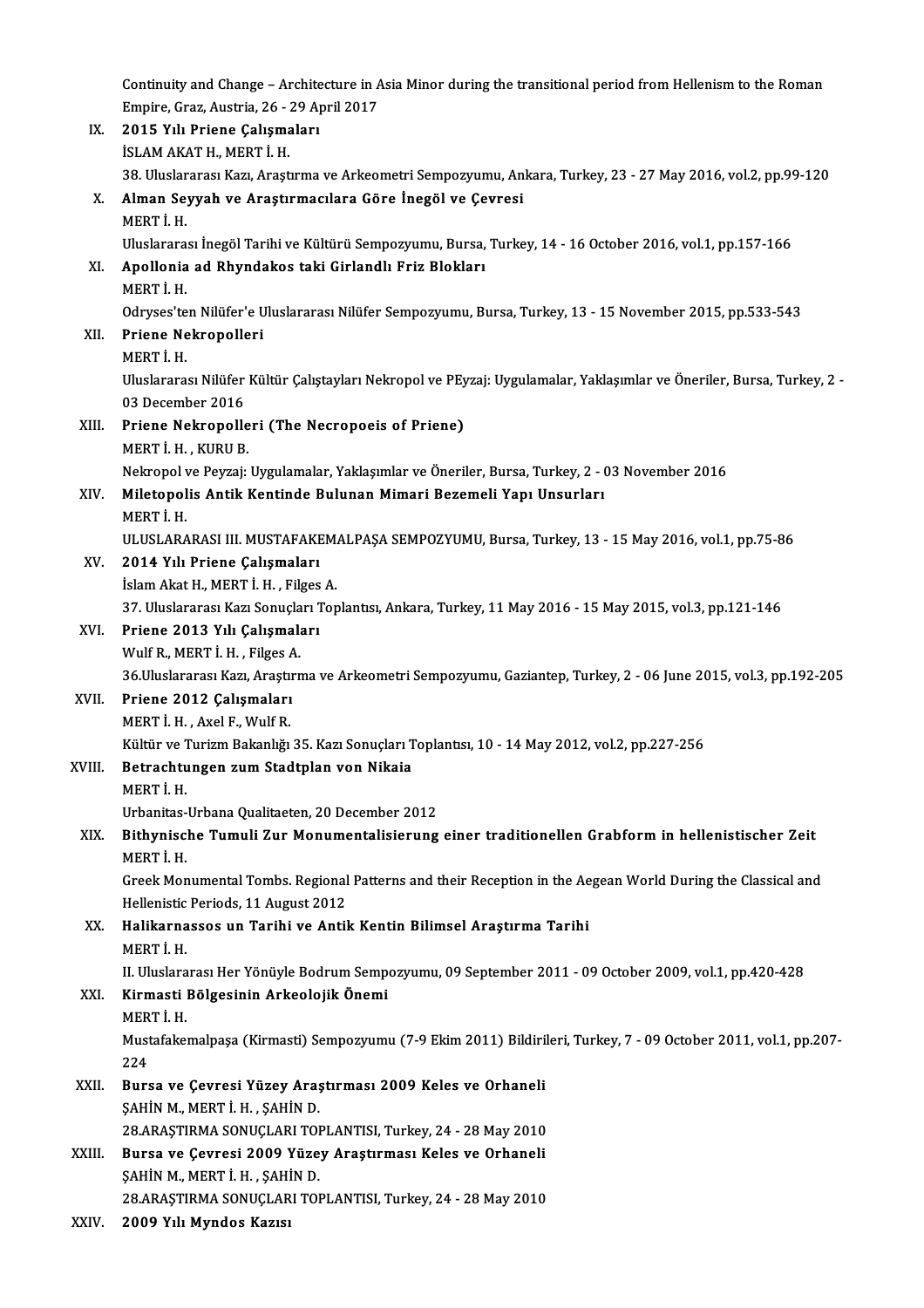|              | , ŞAHİN M., ŞAHİN D., DUMANKAYA O., ALTIN A. A. , Gürdal U., Yılmaz M., Başkaya H. S. , DİRİM M. S. , MERT İ. H<br>GÜNDÜZ S. |
|--------------|------------------------------------------------------------------------------------------------------------------------------|
|              | 32. Uluslararası Kazı Sonuçları Toplantısı, 24 - 28 May 2010, vol.1, pp.154-175                                              |
| XXV.         | Nikaia İznik Kent Planı Tipolojisi                                                                                           |
|              | MERT I H                                                                                                                     |
|              | Uluslararası İznik I. Konsil Senato Sarayının Lokalizasyonu Çalıştayı, 22 May 2010, vol.1, pp.171-182                        |
| XXVI.        | Keles Yüzey Araştırması 2008                                                                                                 |
|              | ŞAHİN M., MERT İ. H., ŞAHİN D.                                                                                               |
|              | 27 ARAŞTIRMA SONUÇLARI TOPLANTISI, Turkey, 25 - 27 May 2009, vol 3                                                           |
| XXVII.       | 2006 yılı Myndos Kazısı G Açması                                                                                             |
|              | MERT İH.                                                                                                                     |
|              | Kültür ve Turizm Bakanlığı 29. Kazı Sonuçları Toplantısı, 16 - 20 May 2007, vol.1, pp.25-27                                  |
| XXVIII.      | 2006 Yılı Myndos Kazısı                                                                                                      |
|              | ŞAHİN M., MERT İ. H., ŞAHİN D., BAŞKAYA H. S., DİRİM M. S.                                                                   |
|              | 29. Uluslararası Kazı ve Araştırma Sonuçları Toplantısı, Turkey, 28 May - 01 June 2007                                       |
| XXIX.        | Die Tor und Nymphäumanlage von Stratonikei                                                                                   |
|              | MERT I H                                                                                                                     |
|              | Urbanistik und Städtische Kultur in Westasien und Nordafrika unter den Severern, Germany, 3 - 04 December                    |
|              | 2004, pp 241-254                                                                                                             |
| XXX.         | Roma İmparatorluk Döneminde İmparator Kültü ve Mimariye Yansıması                                                            |
|              | MERT I.H.                                                                                                                    |
|              | Sanat ve İnanç, Turkey, 12 May 2004, vol.1, pp.295-305                                                                       |
| XXXI.        | Antiocheia Erken Roma Mimari BEzemeleri 1: Stil ve İkonografi İncelemeleri                                                   |
|              | Mert İ.H.                                                                                                                    |
|              | 2. Uluslararası Pisidia Antiocheia Sempozyumu, Isparta, Turkey, 2 - 04 July 2000, pp.10-11                                   |
| <b>XXXII</b> | Der Theater Tempelkomplex von Stratonikeia                                                                                   |
|              | MERT İ.H.                                                                                                                    |
|              | Patris und Imperium, Kulturelle und politische Identität in den Städten der römischen Provinzen Kleinasiens in der           |
|              | frühen Kaiserzeit, 25 November 1998, vol.1, pp.187-203                                                                       |
|              |                                                                                                                              |

# rrunen Kaiserzeit, 25 November<br>Episodes in the Encyclopedia

pisodes in the Encyclopedia<br>I. Türkiye Turizm Ansiklopedisi<br>Mart i u I. Türkiye Turizm Ansiklopedisi<br>Mert İ.H. Detay Anatolia Akademik Yayıncılık, pp.26-30, 2022

## Other Publications

ther Publications<br>I. Binbir Gece Masalları'ndaki Bursa'dan Notlar, Şehrengiz Dergisi 28 (Temmuz 20112)<br>Merti H Mert İ.H.<br>Mert İ.H.<br>Other nn Binbir Gece Masalla:<br>Mert İ. H.<br>Other, pp.32-40, 2012 0ther, pp.32-40, 2012<br>Expert Reports

xpert Reports<br>I. Bilim Heyeti Raporu (Bursa, Karacabey Gölecik ve Güngörmez Mahalleleri, Gölecik Baraj Projesi Hk.)<br>Marti H. Arbels S Mert Reports<br>Bilim Heyeti Rapo<br>Mert İ. H. , Aybek S.<br>Kültür ve Turizm Be Bilim Heyeti Raporu (Bursa, Karacabey Gölecik ve Güngörmez Mahalleleri, Göleci<br>Mert İ. H. , Aybek S.<br>Kültür ve Turizm Bakanlığı Kültür Varlıkları ve Müzeler Genel Müdürlüğü, pp.6, Bursa, 2020<br>TEKNİK BİL İRKİSİ RARORII Mert İ. H. , Aybek S.<br>Kültür ve Turizm Bakanlığı Kültür Varlıkları ve Müzeler Genel Müdürlüğü, pp.6, Bursa, 2020<br>II. TEKNİK BİLİRKİŞİ RAPORU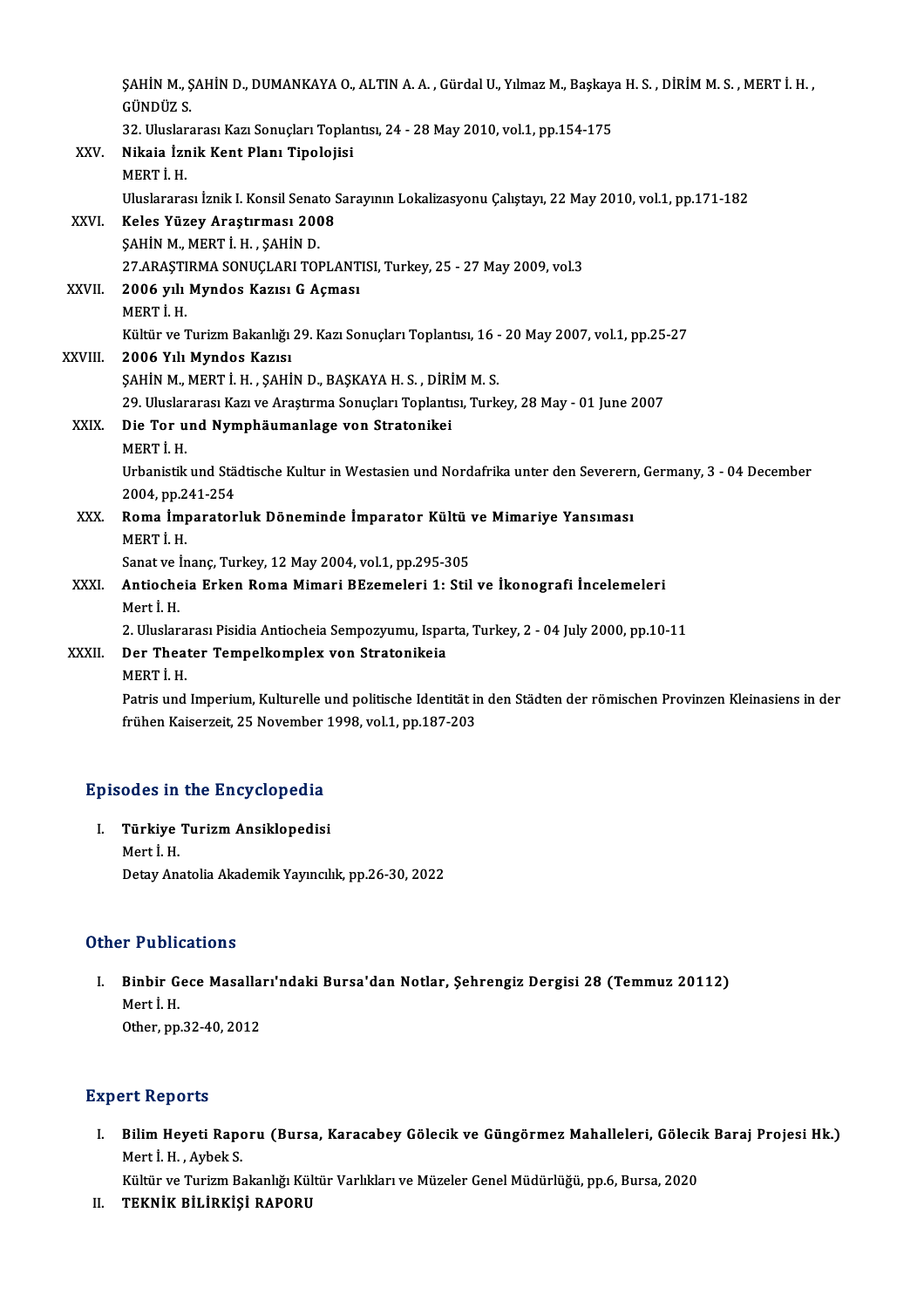Mert İ.H., Şahin M., Çıtakoğlu H. Mert İ. H. , Şahin M., Çıtakoğlu H.<br>Balıkesir İdare Mahkemesi Başkanlığı, pp.30, Balıkesir, 2016<br>Telmik Bilinkisi Banoru Mert İ. H. , Şahin M., Çıtakoğ<br>Balıkesir İdare Mahkemesi<br>III. Teknik Bilirkişi Raporu<br>Mert İ. H Balıkesir<br>Teknik B<br>Mert İ. H.<br>Aslive Ger III. Teknik Bilirkişi Raporu<br>Mert İ. H.<br>Asliye Ceza Mahkemesi İvrindi/Balıkesir, pp.2, Balıkesir, 2010 Mert İ. H.<br>Asliye Ceza Mahkemesi İvrindi/Balıkesir, pp.2, Balıkesir, 2010<br>IV. TEKNİK BİLİRKİŞİ RAPORU (Çanakkale İdare Mahkemesi Başkanlığına)<br>Mert İ. H. Yayas D. Özyaba M Asliye Ceza Mahkemesi İvrindi<sub>,</sub><br>TEKNİK BİLİRKİŞİ RAPORU<br>Mert İ. H. , Yavaş D., Özyaba M.<br>İDAPE MAHKEMESİ BASKANLI

- TEKNİK BİLİRKİŞİ RAPORU (Çanakkale İdare Mahkemesi Başk<br>Mert İ. H. , Yavaş D., Özyaba M.<br>İDARE MAHKEMESİ BAŞKANLIĞI ÇANAKKALE, pp.6, Çanakkale, 2008<br>TEKNİK BİLİRKİSI BARORIL Mert İ. H. , Yavaş D., Özyaba M.<br>İDARE MAHKEMESİ BAŞKANLI<br>V. **TEKNİK BİLİRKİŞİ RAPORU**<br>Mert İ. H. , Yavaş D., Civelek Y. İDARE MAHKEMESİ BAŞKANLIĞI ÇANAKKALE, pp.6, Çanakkale, 2008
- İDARE MAHKEMESİ BAŞKANLIĞI ÇANAKKALE, pp.12, Çanakkale, 2008

## Supported Projects

Supported Projects<br>Mert İ. H. , Kuru B., Project Supported by Higher Education Institutions, Mezar ve Mezar Yapıları Işığında Asia Eyaletinin<br>Remanizesyan Sünesi 2021, 2024 Bupporteu 110jects<br>Mert İ. H. , Kuru B., Project Supporte<br>Romanizasyon Süreci, 2021 - 2024<br>Mert İ. H., Kuru B., Altın A. A., Günd Mert İ. H. , Kuru B., Project Supported by Higher Education Institutions, Mezar ve Mezar Yapıları Işığında Asia Eya<br>Romanizasyon Süreci, 2021 - 2024<br>Mert İ. H. , Kuru B., Altın A. A. , Gündüz S., Project Supported by Highe

Romanizasyon Süreci, 2021 - 2024<br>Mert İ. H. , Kuru B., Altın A. A. , Gündüz S., Project Supported by Higher Education Institutions, Prienedeki Ath<br>Altarının Kuzeyindeki Kutsal Alan ve Kentin Kutsal Alanlarının Kronolojik T Mert İ. H. , Kuru B., Altın A. A. , Gündüz S., Project Supported by Higher Education Institutions, Prienedeki Athena<br>Altarının Kuzeyindeki Kutsal Alan ve Kentin Kutsal Alanlarının Kronolojik Tipolojik Araştırması, 2021 - 2 Altarının Kuzeyindeki Kutsal Alan ve Kentin Kutsal Alanlarının Kronolojik Tipolojik Araştırması, 2021 - 2024<br>Mert İ. H. , Turkish History association, Priene Kazısı Bilimsel Araştırma Destekleme Projesi (2021), 2021 - 20<br>M Mert İ. H. , Turkish History association, Priene Kazısı Bilimsel Araştırma Destekleme Projesi (2021), 2021 -<br>Mert İ. H. , Altın A. A. , Kuru B., Culture and Tourism Ministry, Priene Antik Kenti 2021 Yılı Kazısı, 2021 - 20<br> Mert İ. H. , Altın A. A. , Kuru B., Culture and Tourism Ministry, Priene Antik Kenti 2021 Yılı Kazısı, 2021 - 2021<br>Mert İ. H. , Culture and Tourism Ministry, Priene Antik Kenti 2020 Kazısı [BK010907(2020)], 2020 - 2020<br>Şah Mert İ. H. , Cu<br>Şahin M., Şah<br>2019 - 2019<br>Mort İ. H. , Pr Şahin M., Şahin D., Mert İ. H. , Gündüz S., Culture and Tourism Ministry, Bursa İli ve İlçelerinde Kültür Varlıklarının Tesp<br>2019 - 2019<br>Mert İ. H. , Project Supported by Other Official Institutions, Priene Antik Kenti 201 2019 - 2019<br>Mert İ. H. , Pr<br>2019 - 2019<br>Mert İ. H. , Pr Mert İ. H. , Project Supported by Other Official Institutions, Priene Antik Kenti 2019 Kazısı, Proje No: BK010907(20<br>2019 - 2019<br>Mert İ. H. , Project Supported by Other Official Institutions, Priene Antik Kenti 2018 Yılı K 2019 - 2019<br>Mert İ. H. , Project Supported by Other Official Institutions, Priene Antik Kenti 2018 Yılı Kazı Çalışmaları - Proje No:<br>BK010907(2018), 2018 - 2018 Mert İ. H. , Project Supported by Other Official Institutions, Priene Antik Kenti 2018 Yılı Kazı Çalışmaları - Proje No:<br>BK010907(2018), 2018 - 2018<br>Mert İ. H. , Project Supported by Other Official Institutions, Priene Ant BK010907(2<br>Mert İ. H. , Pr<br>2017 - 2017<br>Mert İ. H. Alt Mert İ. H. , Project Supported by Other Official Institutions, Priene Antik Kenti Kazıları (Proje No: MK010901(2017)),<br>2017 - 2017<br>Mert İ. H. , Altın A. A. , Project Supported by Higher Education Institutions, Priene Antik 2017 - 2017<br>Mert İ. H. , Altın A. A. , Project Supported by Higher Education Institutions, Priene Antik Kenti Gıda Pazarı (Et ve Balık

Şahin D., Şahin M., Mert İ. H. , Şahin R., Altın A. A. , Gündüz S., TUBITAK Project, Çevremdeki Antik Yaşamı Tanıyorum II,<br>2010 - 2010 Pazarı) ve Kap Monodendri Poseidon Altarı, 2013 - 2017

## Activities in Scientific Journals

Uludağ Üniversitesi Fen Edebiyat Fakültesi Sosyal Bilimler Dergisi, Scientific Committee Membership, 2020 - Continues ITOUV FLOD III DOLOH LITTO JOURNALO<br>Uludağ Üniversitesi Fen Edebiyat Fakültesi Sosyal Bilimler Dergisi, Scientific Com<br>Journal of Mosaic Research, Scientific Committee Membership, 2017 - Continues Uludağ Üniversitesi Fen Edebiyat Fakültesi Sosyal Bili<br>Journal of Mosaic Research, Scientific Committee Men<br>Olba, Advisory Committee Member, 2016 - Continues

# oloa, Advisory Committee Member, 2016 - Continues<br>Memberships / Tasks in Scientific Organizations <mark>Memberships / Tasks in Scientific Organizations</mark><br>Alman Arkeoloji Enstitüsü, Member, 2015 - Continues, Turkey

Alman Arkeoloji Enstitüsü, Member, 2015 - Continues, Turkey<br>Scientific Refereeing

International Journal of Social Inquiry, National Scientific Refreed Journal, December 2021 OLBA MERSİN ÜNİVERSİTESİ KİLİKİA ARKEOLOJİSİNİ ARAŞTIRMA MERKEZİ, National Scientific Refreed Journal,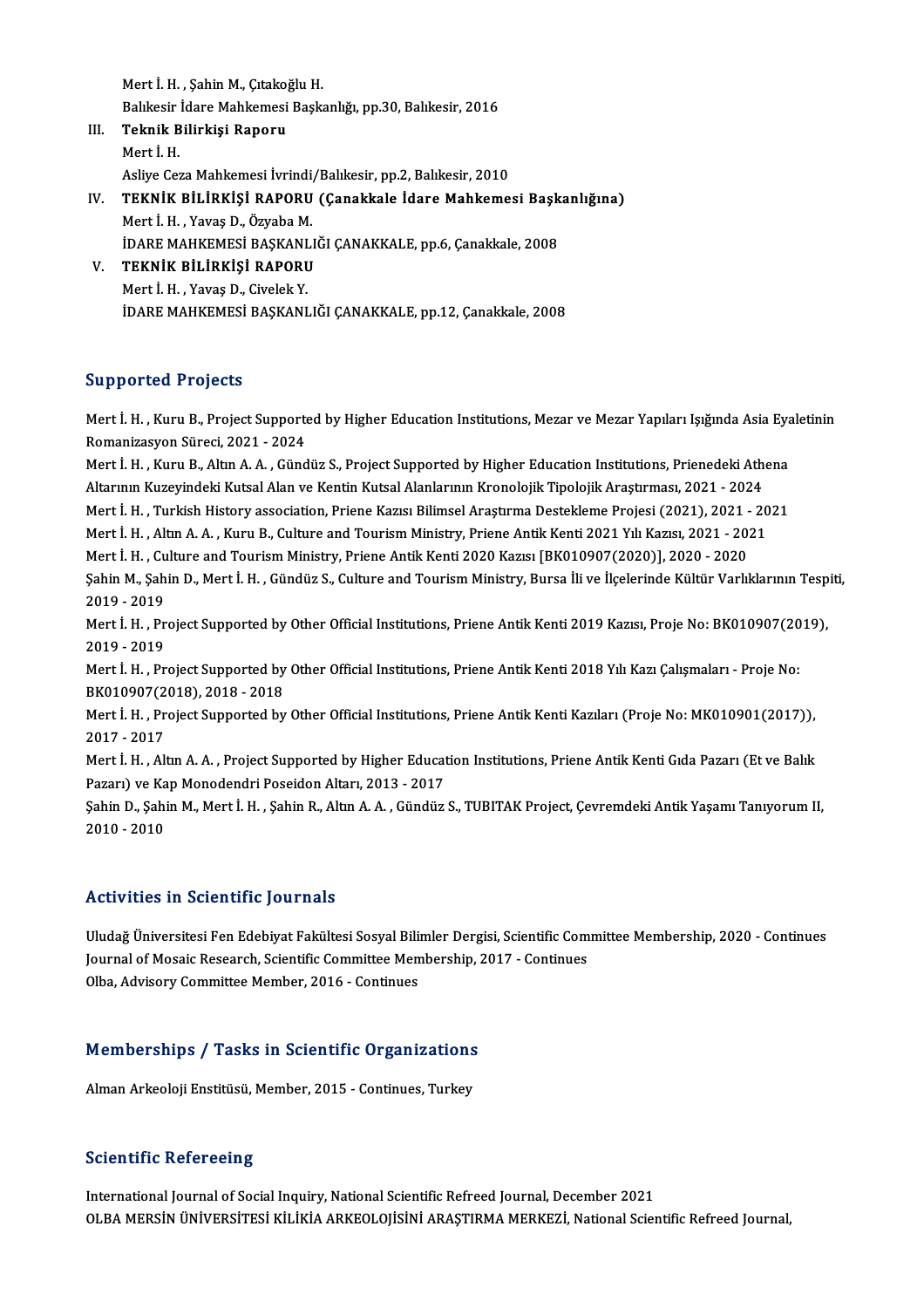November 2021

ANADOLU, National Scientific Refreed Journal, October 2021

TUBITAK Project, 1001 - Program for Supporting Scientific and Technological Research Projects, Suleyman Demirel University, Turkey, May 2021 TUBITAK Project, 1001 - Program for Suppor<br>University, Turkey, May 2021<br>OLBA, Journal Indexed in AHCI, March 2021<br>ANODOS, Othor journals, March 2021 University, Turkey, May 2021<br>OLBA, Journal Indexed in AHCI, March<br>ANODOS, Other journals, March 2021<br>ULUSLARARASI TÜRKCE EDERİVAT KI

OLBA, Journal Indexed in AHCI, March 2021<br>ANODOS, Other journals, March 2021<br>ULUSLARARASI TÜRKÇE EDEBİYAT KÜLTÜR EĞİTİM (TEKE) DERGİSİ, National Scientific Refreed Journal, November<br>2020 ANOD<br>ULUSI<br>2020<br>AKDE ULUSLARARASI TÜRKÇE EDEBİYAT KÜLTÜR EĞİTİM (TEKE) DERGİSİ, National Scientific Refreed Journa<br>2020<br>AKDENİZ UYGARLIKLARI ARAŞTIRMA DERGİSİ CEDRUS, National Scientific Refreed Journal, April 2020<br>OLBA MERSİN ÜNİVERSİTESI KU

2020<br>AKDENİZ UYGARLIKLARI ARAŞTIRMA DERGİSİ CEDRUS, National Scientific Refreed Journal, April 2020<br>OLBA MERSİN ÜNİVERSİTESİ KİLİKİA ARKEOLOJİSİNİ ARAŞTIRMA MERKEZİ, National Scientific Refreed Journal, March<br>2020 AKDENİZ UYGARLIKLARI ARAŞTIRMA DERGİSİ CEDRUS, National Scientific Refreed Journal, April 2020<br>OLBA MERSİN ÜNİVERSİTESİ KİLİKİA ARKEOLOJİSİNİ ARAŞTIRMA MERKEZİ, National Scientific Refreed<br>2020 OLBA MERSİN ÜNİVERSİTESİ KİLİKİA ARKEOLOJİSİNİ ARAŞTIRMA MERKEZİ, National Scientific Refreed Journal, March<br>2020<br>T Ü B A - A R: TÜRKİYE BİLİMLER AKADEMİSİ ARKEOLOJİ DERGİSİ, National Scientific Refreed Journal, February 2

T Ü B A - A R: TÜRKİYE BİLİMLER AKADEMİSİ ARKEOLOJİ DERGİSİ, National Scientific Refreed Journal, February 2020<br>T Ü B A - A R: TÜRKİYE BİLİMLER AKADEMİSİ ARKEOLOJİ DERGİSİ, National Scientific Refreed Journal, October 2019 T Ü B A - A R: TÜRKİYE BİLİMLER AKADEMİSİ ARKEOLOJİ DERGİSİ, National Scientific R<br>T Ü B A - A R: TÜRKİYE BİLİMLER AKADEMİSİ ARKEOLOJİ DERGİSİ, National Scientific R<br>International Journal of Social Inquiry, National Scient T Ü B A - A R: TÜRKİYE BİLİMLER AKADEMİSİ ARKEOLOJİ DERGİSİ, National Scie<br>International Journal of Social Inquiry, National Scientific Refreed Journal, Augus<br>JOURNAL OF MOSAİC RESEARCH, National Scientific Refreed Journal

International Journal of Social Inquiry, National Scientific Refreed Journal, August 2019<br>JOURNAL OF MOSAİC RESEARCH, National Scientific Refreed Journal, May 2019<br>ULUSLARARASI TÜRKÇE EDEBİYAT KÜLTÜR EĞİTİM (TEKE) DERGİSİ, JOURN<br>ULUSI<br>2018<br>OLBA ULUSLARARASI TÜRKÇE EDEBİYAT KÜLTÜR EĞİTİM (TEKE) DERGİSİ, National Scientific Refreed Journal, Novem<br>2018<br>OLBA MERSİN ÜNİVERSİTESİ KİLİKİA ARKEOLOJİSİNİ ARAŞTIRMA MERKEZİ, National Scientific Refreed Journal,<br>Ostabar 2019

2018<br>OLBA MERSİN ÜNİVERSİTESİ KİLİKİA ARKEOLOJİSİNİ ARAŞTIRMA MERKEZİ, National Scientific Refreed Journal,<br>October 2018 OLBA MERSİN ÜNİVERSİTESİ KİLİKİA ARKEOLOJİSİNİ ARAŞTIRMA MERKEZİ, Nat<br>October 2018<br>JOURNAL OF MOSAİC RESEARCH, National Scientific Refreed Journal, April 2018<br>SELEUCİA National Scientific Refreed Journal Mareb 2019 October 2018<br>JOURNAL OF MOSAİC RESEARCH, National Scientific Refreed<br>SELEUCİA, National Scientific Refreed Journal, March 2018<br>Preject Supperted by Hisber Education Institutions, BAR Re

JOURNAL OF MOSAİC RESEARCH, National Scientific Refreed Journal, April 2018<br>SELEUCİA, National Scientific Refreed Journal, March 2018<br>Project Supported by Higher Education Institutions, BAP Research Project, Bursa Uludağ U SELEUCIA, National Scientific Refreed Journal, March 2018<br>Project Supported by Higher Education Institutions, BAP Research Project, Bursa<br>2017<br>JOURNAL OF MOSAIC RESEARCH, National Scientific Refreed Journal, April 2017 Project Supported by Higher Education Institutions, BAP Research Project, Bursa<br>2017<br>JOURNAL OF MOSAİC RESEARCH, National Scientific Refreed Journal, April 2017<br>International Journal of Social Inquiry, National Scientific

International Journal of Social Inquiry, National Scientific Refreed Journal, April 2017

JOURNAL OF MOSAİC RESEARCH, National Scientific Refreed Journal, April 2017<br>International Journal of Social Inquiry, National Scientific Refreed Journal, April 2017<br>OLBA MERSİN ÜNİVERSİTESİ KİLİKİA ARKEOLOJİSİNİ ARAŞTIRMA International Jou<br>OLBA MERSIN ÜN<br>November 2016<br>JOUPMAL OF MOS OLBA MERSİN ÜNİVERSİTESİ KİLİKİA ARKEOLOJİSİNİ ARAŞTIRMA MERKEZİ, Natior<br>November 2016<br>JOURNAL OF MOSAİC RESEARCH, National Scientific Refreed Journal, October 2016<br>OLBA MERSİN ÜNİVERSİTESİ KU İKİA ARKEOLOJİSİNİ ARASTIRMA

November 2016<br>JOURNAL OF MOSAİC RESEARCH, National Scientific Refreed Journal, October 2016<br>OLBA MERSİN ÜNİVERSİTESİ KİLİKİA ARKEOLOJİSİNİ ARAŞTIRMA MERKEZİ, National Scientific Refreed Journal, January JOURN<br>OLBA<br>2016<br>OLBA OLBA MERSİN ÜNİVERSİTESİ KİLİKİA ARKEOLOJİSİNİ ARAŞTIRMA MERKEZİ, National Scientific Refreed Journal,<br>2016<br>OLBA MERSİN ÜNİVERSİTESİ KİLİKİA ARKEOLOJİSİNİ ARAŞTIRMA MERKEZİ, National Scientific Refreed Journal,<br>Navambar 20

2016<br>OLBA MERSİN ÜNİVERSİTESİ KİLİKİA ARKEOLOJİSİNİ ARAŞTIRMA MERKEZİ, National Scientific Refreed Journal,<br>November 2015 OLBA MERSİN ÜNİVERSİTESİ KİLİKİA ARKEOLOJİSİNİ ARAŞTIRMA MERKEZİ, Na<br>November 2015<br>JOURNAL OF MOSAİC RESEARCH, National Scientific Refreed Journal, May 2015<br>TURITAK Preject. 1011. International Scientific Bessareb Prejecta

November 2015<br>JOURNAL OF MOSAİC RESEARCH, National Scientific Refreed Journal, May 2015<br>TUBITAK Project, 1011 - International Scientific Research Projects Participation Program (UBAP), Bursa Uludağ<br>University Turkey, April **JOURNAL OF MOSAİC RESEAR<br>TUBITAK Project, 1011 - Intern<br>University, Turkey, April 2014<br>JOURNAL OF MOSAİC RESEAR** TUBITAK Project, 1011 - International Scientific Research Projects Participation Pr<br>University, Turkey, April 2014<br>JOURNAL OF MOSAİC RESEARCH, National Scientific Refreed Journal, March 2014<br>TUBITAK Preject, 1001 - Pregnam

University, Turkey, April 2014<br>JOURNAL OF MOSAİC RESEARCH, National Scientific Refreed Journal, March 2014<br>TUBITAK Project, 1001 - Program for Supporting Scientific and Technological Research Projects, Bursa Uludağ University, Turkey, March 2014 TUBITAK Project, 1001 - Program for Supporting Scientific and Technological Research Projects, Bursa Uludağ<br>University, Turkey, March 2014<br>OLBA MERSİN ÜNİVERSİTESİ KİLİKİA ARKEOLOJİSİNİ ARAŞTIRMA MERKEZİ, National Scientif

University, Tur<br>OLBA MERSIN<br>October 2013<br>TURITAK Proi OLBA MERSİN ÜNİVERSİTESİ KİLİKİA ARKEOLOJİSİNİ ARAŞTIRMA MERKEZİ, National Scientific Refreed Journa<br>October 2013<br>TUBITAK Project, 1001 - Program for Supporting Scientific and Technological Research Projects, Bursa Uludağ<br>

October 2013<br>TUBITAK Project, 1001 - Program fol<br>University, Turkey, September 2013<br>JOUPNAL OF MOSAIC BESEARCH, No TUBITAK Project, 1001 - Program for Supporting Scientific and Technological Rese<br>University, Turkey, September 2013<br>JOURNAL OF MOSAIC RESEARCH, National Scientific Refreed Journal, March 2009<br>JOURNAL OF MOSAIC RESEARCH, Na

University, Turkey, September 2013<br>JOURNAL OF MOSAİC RESEARCH, National Scientific Refreed Journal, March 2009<br>JOURNAL OF MOSAİC RESEARCH, National Scientific Refreed Journal, March 2008

## Scientific Consultations

Scientific Consultations<br>T. C. Kültür ve Turizm Bakanlığı, Milet Müzesi, Project Consultancy, Bursa Uludağ University, Fen-Edebiyat Fakültesi,<br>Arkaalaji, Turkay, 2014, 2017 Berentinic Sonsurtutions<br>T. C. Kültür ve Turizm Bakanlığ<br>Arkeoloji, Turkey, 2014 - 2017